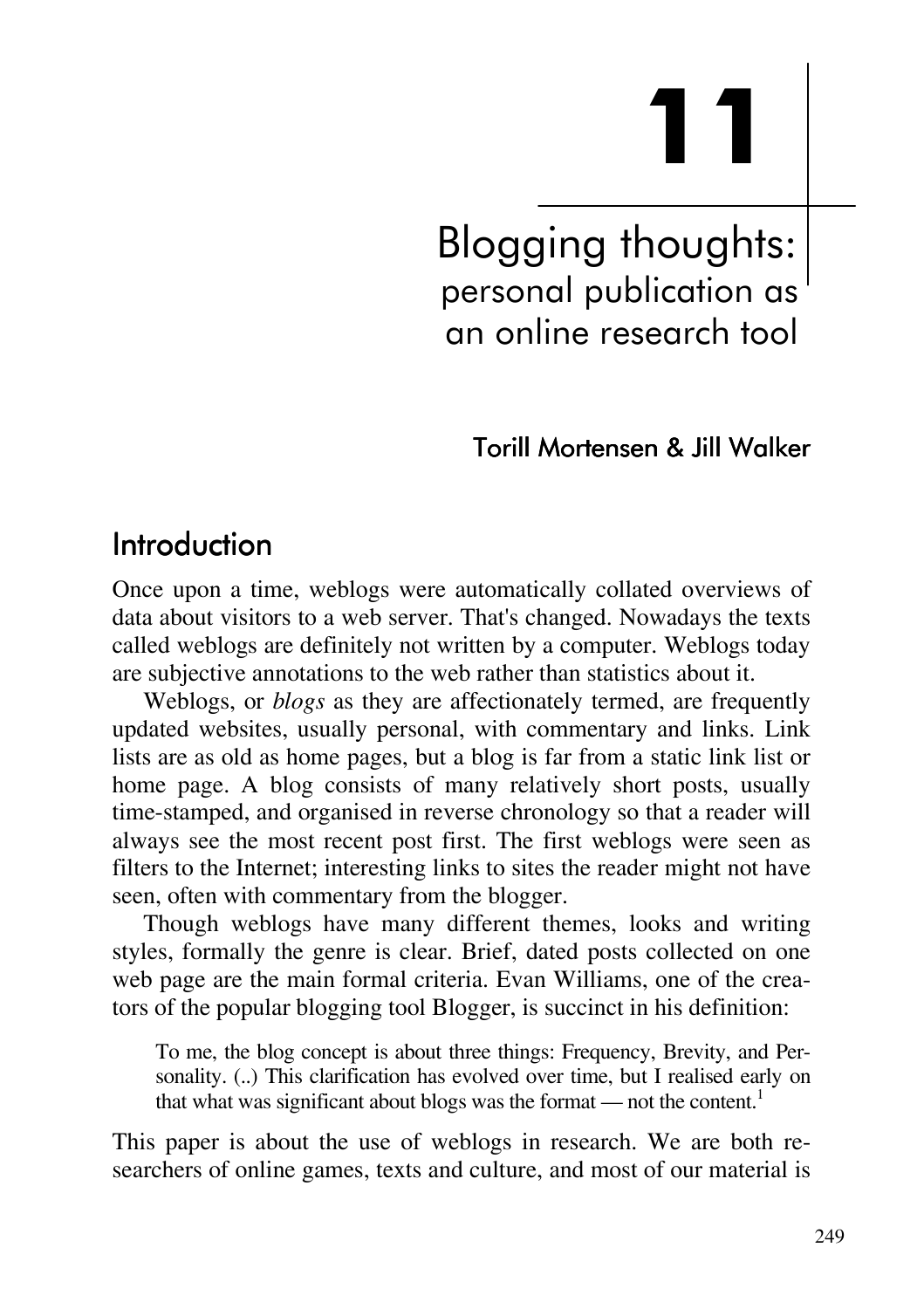gathered online. A lot of our research is done online. Unsurprisingly, we came across weblogs when surfing the net. Discovering how simple Blogger makes blogging, we started our own weblogs. Jill Walker started *jill/txt* in October 2000, and Torill Mortensen started *Thinking with my fingers* not long after. The weblogs were originally used as a way to keep our focus while online, serving as constant little reminders of the real topics we were supposed to write about. They soon developed beyond being digital ethnographers' journals and into a hybrid between journal, academic publishing, storage space for links and site for academic discourse.

Today our weblogs are among the most popular channels for frequent exchange of information between the members of what Mark Bernstein, Chief scientist at Eastgate Systems and writer of a weblog bearing his own name,<sup>2</sup> dubbed 'The Scandinavian-flavoured cluster' of weblogs concerned with online communication and games.<sup>3</sup> The generous spirit of blogging permits the writer to leave behind what Anders Fagerjord so fittingly names a *Surftrail*<sup>4</sup> for others to follow through the World Wide Web, directing colleagues and others who might come by to areas of interest. And it's a trail annotated with everything from short comments, as is typical of Lisbeth Klastrup in *Klastrup's Cataclysms<sup>5</sup>*, to longer descriptions or even reviews, as is the style of Anja Rau's less frequent posts in her *Flickwerk.6*

Where home page remains a fixed noun, the word blog has rapidly become a verb as well. Bloggers have been likened to journalists, or perhaps better, editors; they might as well be compared to researchers. To blog is an activity similar in many ways to the work of the researcher. A weblogger filters a mass of information, choosing the items that interest her or that are relevant to her chosen topic, commenting upon them, demonstrating connections between them and analysing them.

When we started our weblogs, we saw them mainly as tools for focusing, for exchanging information and being part of a discussion which potentially extends beyond the academic community. While Jill hoped to interest more people in the aesthetics of online stories and games, Torill deliberately used her weblog as an introduction to explain the research to players of games – potential informants – and let them follow the development of the thesis itself. This eliminated some of the mystery and tension related to research, and has on several occasions made it easier to cooperate with online role-players: the weblog establishes an accepted online presence which proves that the researcher is real to the digital space and not just a visitor with no knowledge. An personal online presence legiti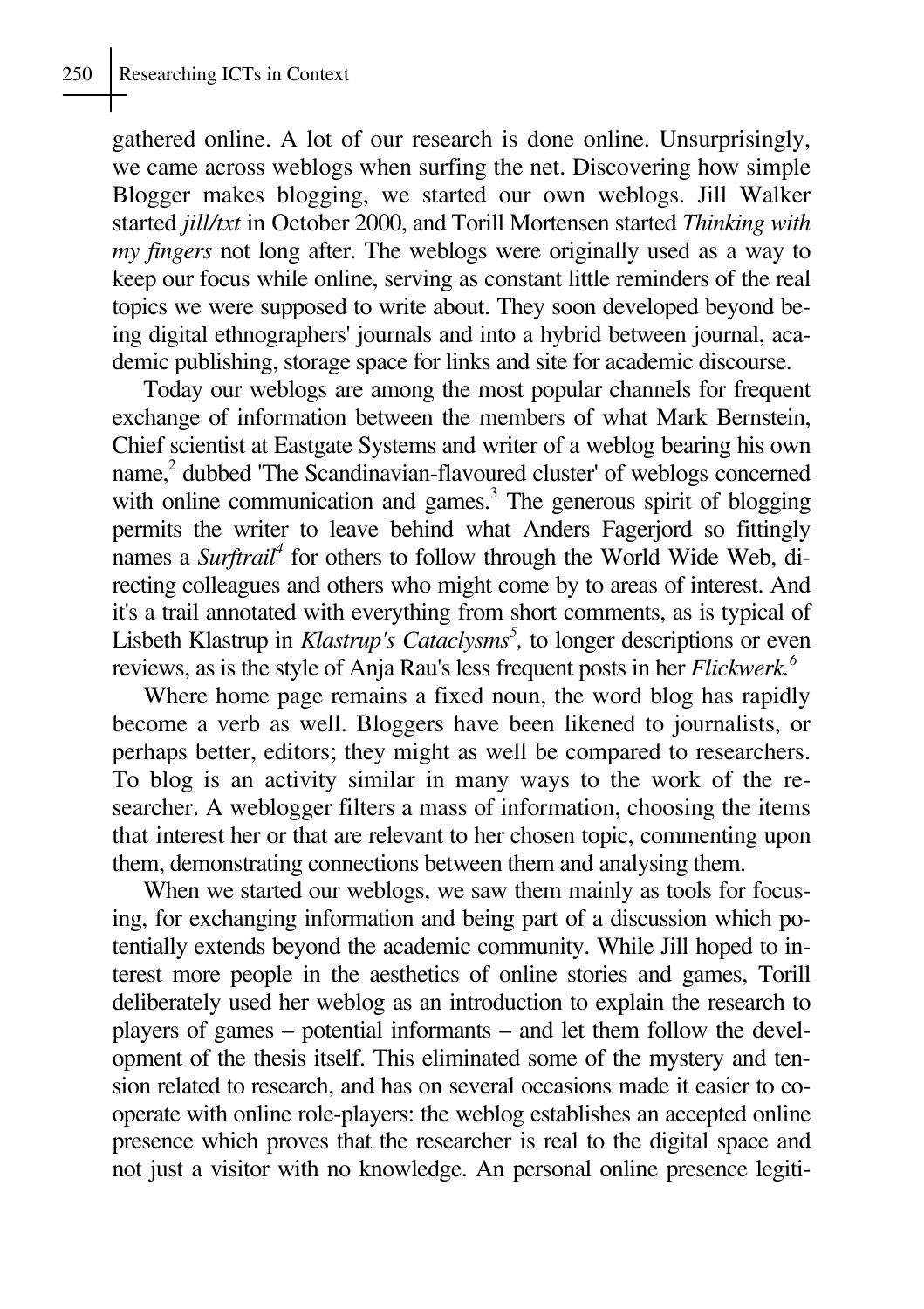mates the online researcher much more efficiently than academic affiliation, flesh-world addresses or phone-numbers. To skilled online roleplayers, it's easier to fake a flesh-world personae than to maintain a consistent, long-term online presence. It also happens to give street credibility.

Most importantly, our weblogs became tools with which to think about our research, its values, connections and links to other aspects of the world. They altered the way in we approached online communication, and have influenced the writing of both dissertations. This is the motivation for this article: a need to look at what weblogs do to our academic thinking.

## Notes on our method

Weblogs have become increasingly popular over the last two years, spreading rhizomatically to all spheres of the net: private, academic, cultural, professional, commercial and pornographic. An old weblog dates from the year 2000; an ancient one was started in the last millennium.<sup>7</sup> Having participated in this movement, we have chosen to make full use of our own experience as bloggers and participants in the blogging community in researching this article, rather than conducting rigorous statistical surveys. This is a problematic position for a researcher under most paradigms: it defies the ideal of the not involved observer, and as such also contradicts the argument that research should be objective. It is however not an alien thought to the academic community, as Reason and Bradbury<sup>8</sup> express in their description of the goals of Action Research:

It seeks to bring together action and reflection, theory and practice, in participation with others, in the pursuit of practical solutions to issues of pressing concern to people, and more generally the flourish of individual persons and their communities.<sup>9</sup>

To the extent that it's possible to speak of online communities, bloggers create or maintain them. The post of Lisbeth Klastrup on the one year anniversary of her blog February  $15<sup>th</sup>$  2002 illustrates this:

Also, quite a few bloggers have joined the community since I started and there is a nice sense of fellow exchanges and cross-postal reading between people like Jill (the mother-blogger), Torill, Hilde, Gonzalo, Anja, Adrian, Frank, Laurel, Elin, Carsten, and Lars. Anders is new on the blog, but will definitely be read. Jesper still refuses to blog, but at least now he is looking over our shoulders (\*waves\*). As is Ragnhild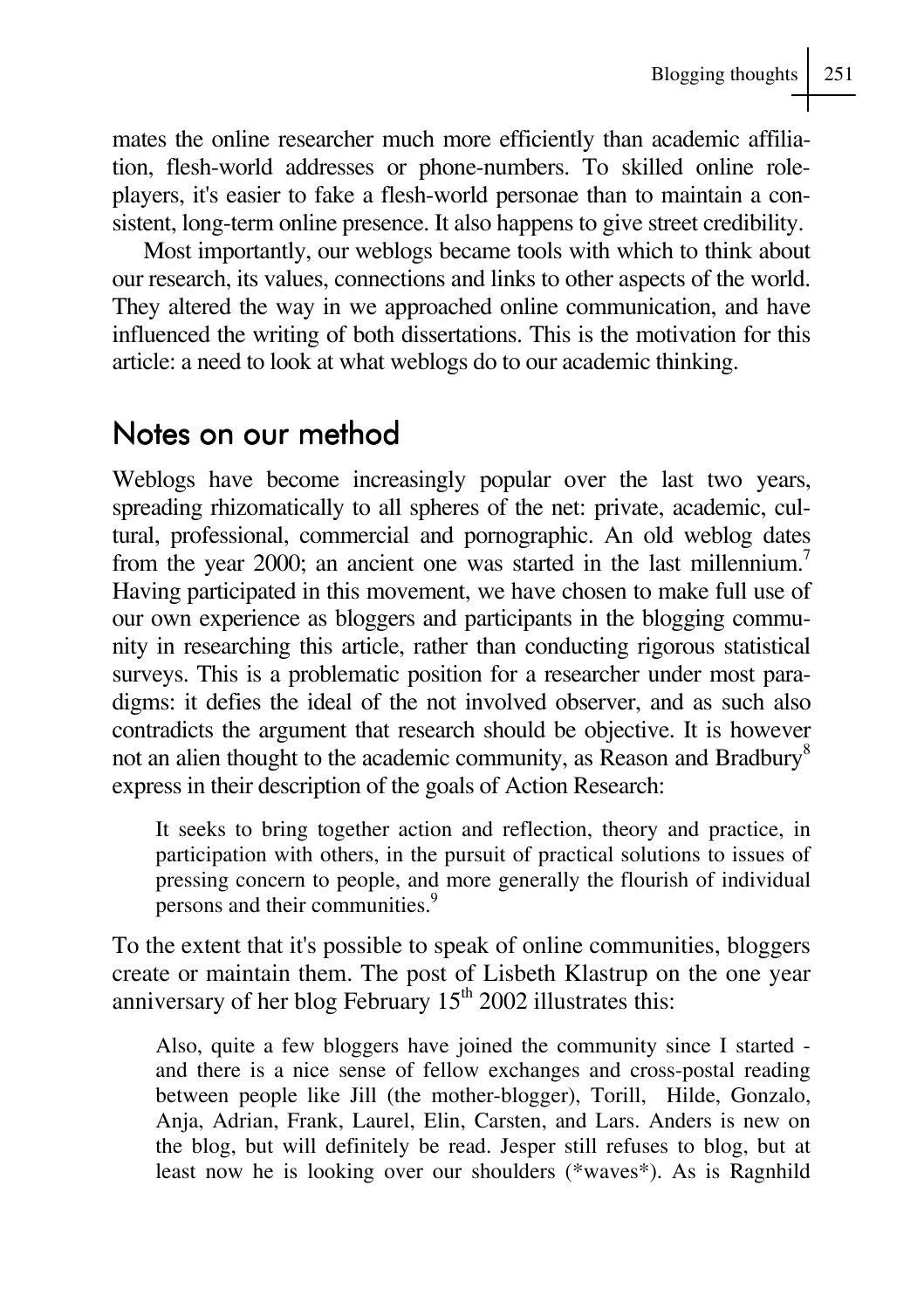(\*another wave\*). And some of the Finns occasionally. Jan is a trusty reader too (\*wave towards Jylland\*). As is the omnipresent Mark Bernstein, who must be the most avid reader in the world ... (\*respect\*).

Since we are both part of these communities, and participate in, develop and discover them as we go, there can be no distance between researchers and the object of study, there can be no detached observation or cool clinical dissection of the topic. There would be very few weblogs of online research for us to study if we were to abstain from studying those of ourselves and this cluster.

There is a considerable amount of popular writing on weblogs, $10$ but there is to date no published research on the topic, neither looking upon blogs as an aspect of digital culture, as a media phenomenon nor as a method or a publication tool for researchers. Likewise, not many academics write weblogs yet. When discussed in the media, weblogs are generally treated as belonging to popular culture or perhaps as being a form of folk journalism. There are many professional weblogs, though. As noted by early followers of the blogging movement, most of these are written by people who work online (web designers, software developers, and usability experts for instance). Researchers like ourselves who work with digital culture are then predictably early adopters of the technology. As professionals in more and more fields are starting to use weblogs we may see academics in other areas than digital culture enter the terrain.

Several projects explore the use of weblogs in education, such as (obviously) *Weblogs in Education*, *Edublog* and *Weblogg-Ed.* These sites focus on the practical uses of online logs in teaching: the pedagogical effect of letting students publish and the potential gains in cooperation. At the time of writing (March 2002) they are mainly collections of links and examples of experiments conducted with weblogs, and are obviously works in progress. $<sup>11</sup>$ </sup>

Many professionals keep weblogs, and they often use their blogs to reflect upon their work, to follow developments in the field and to publish ideas. Information architects<sup>12</sup> and graphic designers are among the most prominent webloggers, and they often use their weblogs in a highly sophisticated manner. Much of the material processed and discussed in these weblogs is clearly research. University academics have been slower to adapt to the form.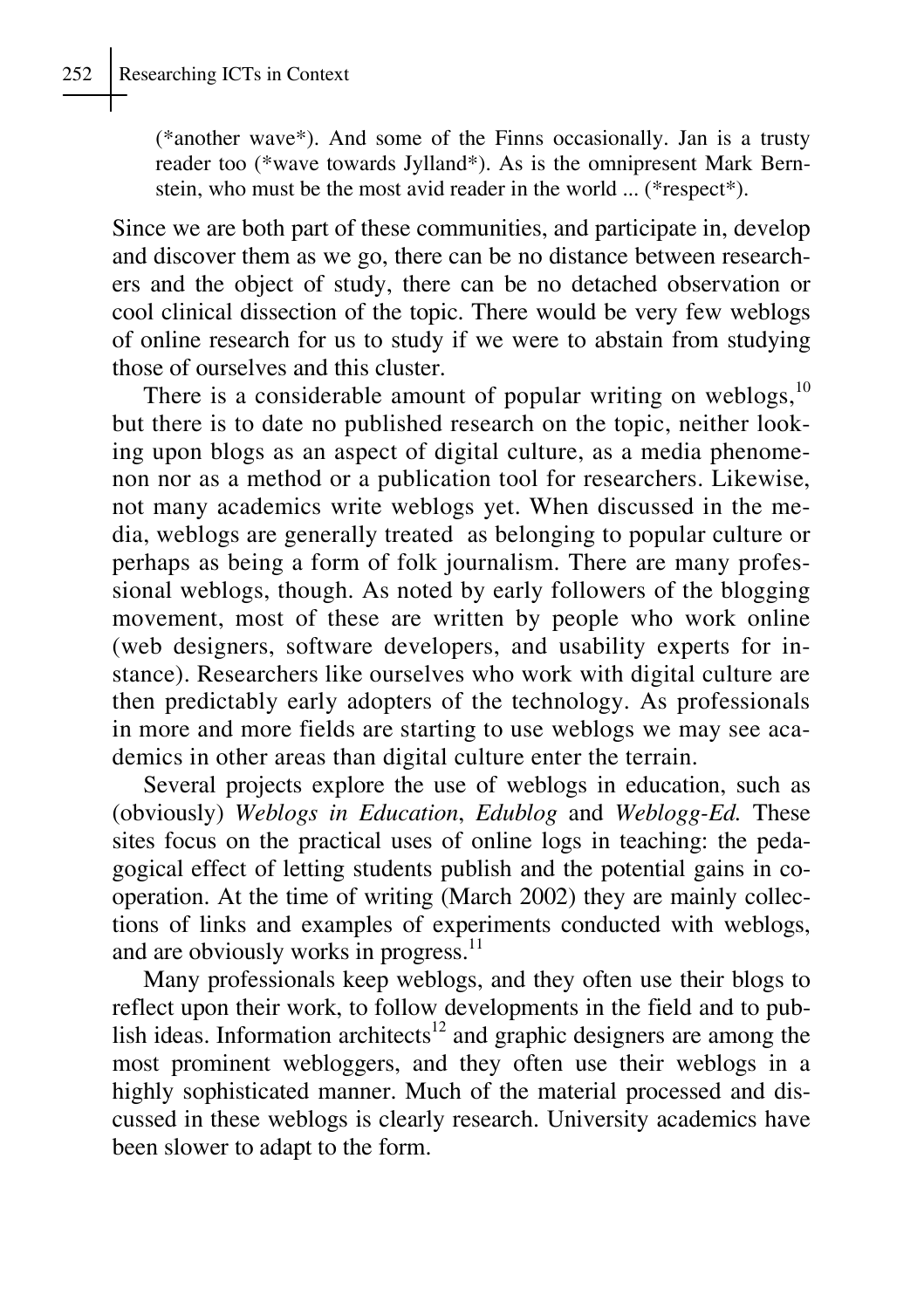Statistics as to number of blogs and links to and between them are easy to find. One system for indexing links on weblogs is *Blogdex*, a project run by the MIT Media Lab in Boston. Blogdex gathers and analyses connections between weblogs based on links between them. From this information, the system generates lists of the most popular sites (popularity in the blogging community is here determined by links rather than by readers) and plots social networks between them. However, Blogdex isn't an absolute measure, and not all weblogs are indexed.

Given the lack of previous research on weblogs, and of other researchers using blogs, we have chosen to base this paper on our personal experience, as well as placing our observations and experiences of the use of weblogs in general in a theoretical framework, drawing on media theory, rhetoric, reader-response theory and hypertext-theory, a universe of theoretical approaches which opens the article up in too many directions for us to cover within the scope of this work. We choose to focus on certain topics: online rhetoric, the style of blogs, academic weblogs: positioning research progression between public and private, and writing and thinking: how writing styles affect thinking styles.

In many ways the questions we want to ask here relate to Michael Heim's approach to the ways in which word processing affects our thought processes. Our question assumes that weblogs are more than simple tools and that the way we write in a blog reveals something about how we think that would not be explicit in another medium. If we think of Blogger or Microsoft Office as a tool like a pen, 'to ask whether our thought process is affected by word processing is like asking whether using lead pencils will make my letters heavy and morose or whether blue ink will make my thoughts blue.'13 We are however already familiar with the hierarchy of pens and pencils: the pencil as the tool of the sketch, the temporary scratch of lines either for drawing or writing. While we work with a pencil, words or lines can be removed and replaced, and the draft is filled with arrows pointing to where chapters would change place or tiny letters where a whole sentence needs to be put into the finished text. The blue ink of the fountain pen demands structured writing, every stroke is final and each letter carries weight as to the presentation of the finished work. At school we were taught that errors had to be not scratched out but carefully lined out, using a ruler to make a straight line through our shameful error. This makes the drafting and the more or less careful calligraphy of the final version two distinctly different processes, in our minds as well as on paper.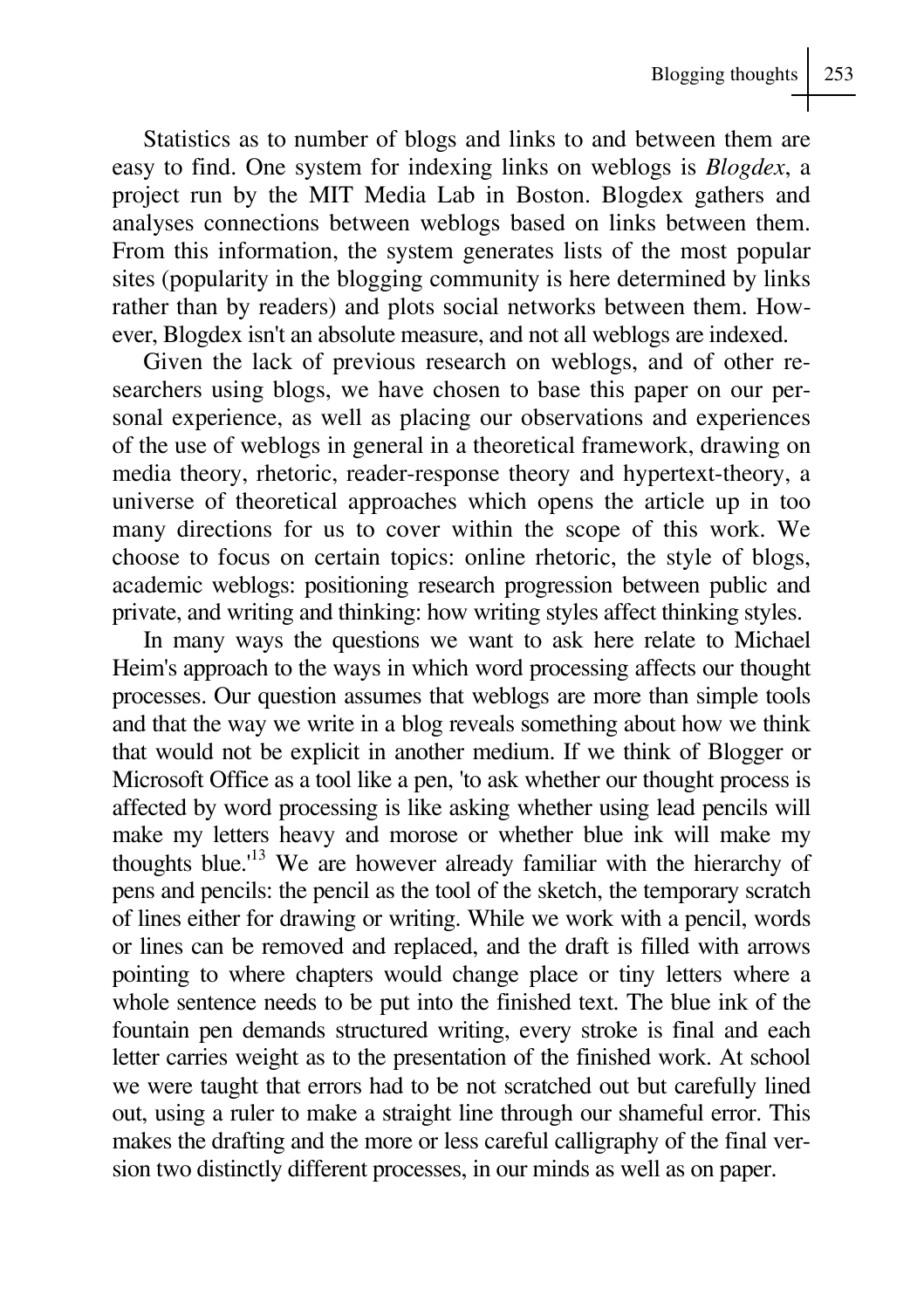We are not positing that writing a weblog will change the articles we publish in scholarly journals. We do argue that blogging influences the way you think about thinking, and that it may change the process of research. To some extent it might even change the method.

# Blogging software

The word blog, now so popular, is commonly agreed to have been coined as late as in 1999, by Peter Merholz.<sup>14</sup> That year also marks the start of the genre's speedy growth, which became more and more rapid as different tools made blogging simple. Blogger, Pita, Greymatter, Manila, Diaryland, Big Blog Tool and others<sup>15</sup> offered free automated web publishing and often server space to go with it. Blogger has been the unequivocally most popular and most influential weblogging tool. Blogger was created by the company Pyra as a sidestep to the project they were really planning to develop, and became spectacularly popular, now boasting several hundred thousand users. Though Blogger initially failed to make a profit and had to lose all but one staff member in January 2001, the tool is still extremely popular and has recently been released in a for-pay version that offers additional features to the free system.

Blogger has features that very much affect the way in which we work with weblogs.<sup>16</sup> Blogger is set up to work over a web interface. The program and your writing are stored on a distant server. You log into blogger.com, write your post, press the publish button, and your words are uploaded to your website, automatically formatted and added to previous posts with the layout and style that you've set up. Being web-based, Blogger makes it easiest to write for your weblog while you're online. A 'blog this' button can be added to the toolbar of your browser, easing the connection between online reading and writing – if you click the button while viewing a web page, Blogger will automatically set up a writing space for you with a link to that page and space for you to write your comments.

We started our weblogs using Blogger, and also use it for blogonblog.blogspot.com, the blog we have used in the process of researching and writing this article. Some months ago, Jill Walker stopped using Blogger and started using Tinderbox for writing and publishing her personal weblog.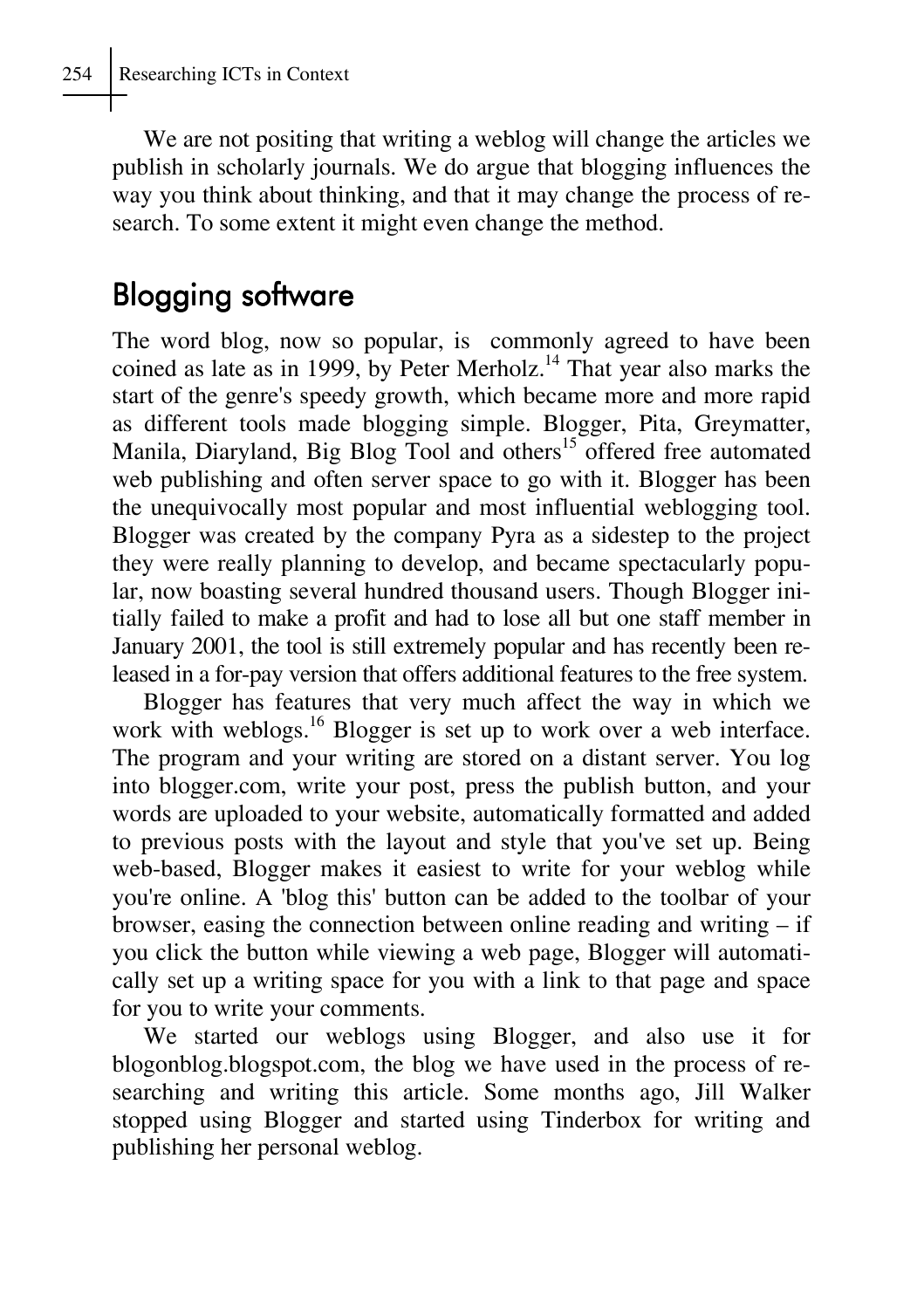

*Figure 1: A recent example of our blogging.*

Tinderbox is an application designed primarily for writing, publishing and analysing notes, and it can also be used to publish your notes online, for instance as a weblog.<sup>17</sup> Tinderbox lives on your personal computer rather than being web-based. It allows much more complex ways of writing and linking notes than Blogger does, but lacks the immediacy of Blogger's instant publication. In writing in Tinderbox there's a stronger inclination towards the private, the individual and enclosed space than there is in Blogger. This is partly due to the possibility of keeping some notes private, which is impossible in Blogger. Also the map views available in Tinderbox allow for spatial and colourful organisation that is intended for the writer, and that cannot easily be transferred to the web. This is a tool much more slanted towards the process of writing than towards the reader, though publishing can be done very elegantly with a little work from the writer. Blogger, on the other hand, resides on a server and its users can post new comments to their weblogs from any computer that has a web browser connected to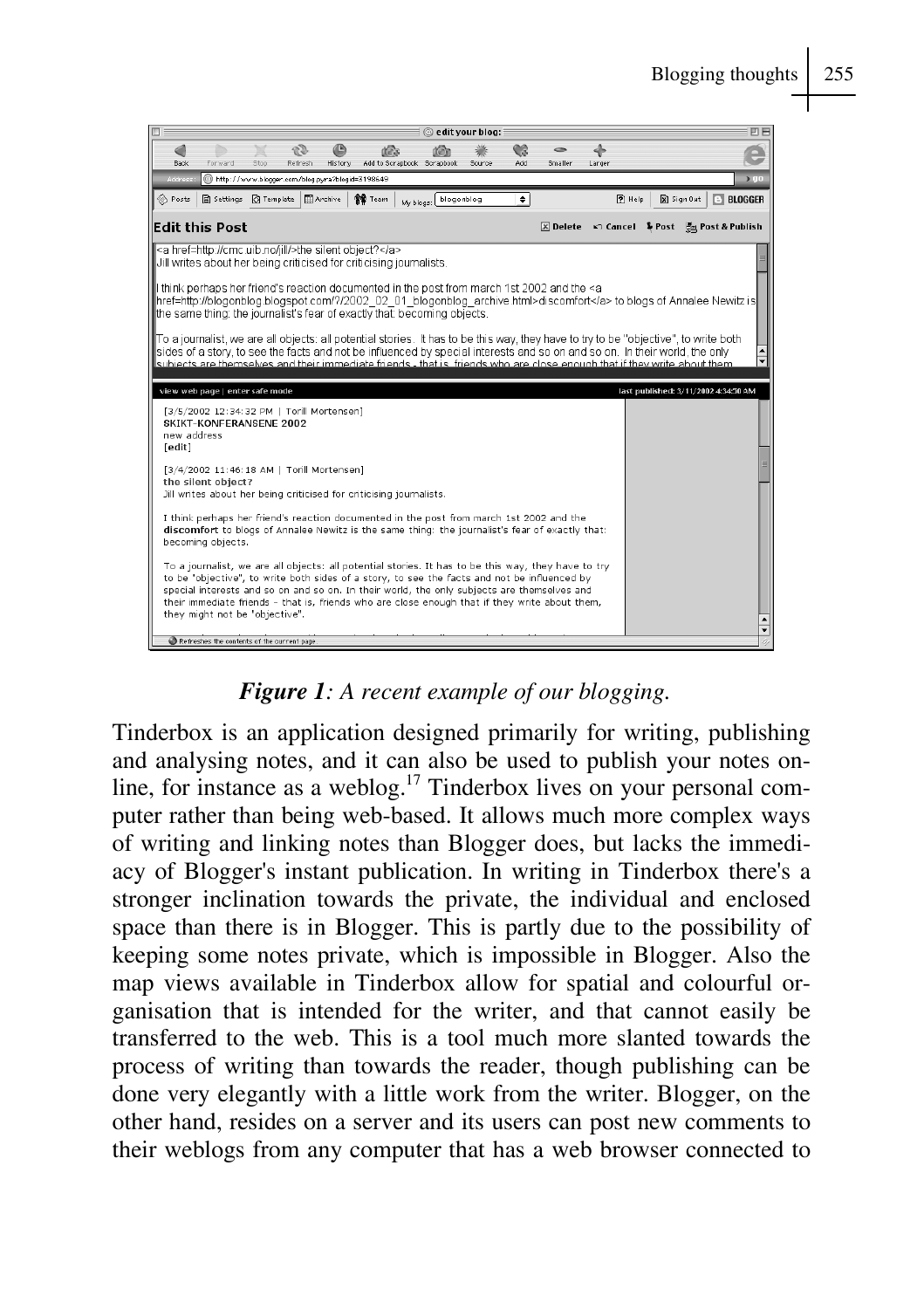the web. This offers a different kind of flexibility to Tinderbox, which limits you to your own computer.

Methodology is not usually related to such quotidian details as the mechanics of the tools you use to write in, although sociology has been very aware of the potential of software in processing quantitative data. In the humanities, we are used to treating our technology as transparent. Discussions of technology tend to be about storage and viewing: the concern about old films which have become spontaneously combustible, the loss of old radio programs due to the re-use of the magnetic tapes they were recorded on, the freedom of replaying television programs when they can be taped to video, allowing researchers to subject them to relaxed and minute analysis.

One of our main claims in this chapter is that writing and the way we express thoughts change when you use different tools. Though different blogging tools produce web pages that appear the same at first sight, using a new tool can have many unexpected effects, as Jill chronicled in her blog:

'I miss those quick little remarks', said Thomas over lunch. 'What happened?' Ah. I do write differently in Tinderbox. Something about the size of the writing space which invites more words. And something about the feel of it being a serious place where each post takes space on my screen. And something about the immediacy of Blogger where a button on my browser instantly lets me 'blog this' - I miss that button. I always have Tinderbox open so writing is quick but still not quite as 'chatty' as the 'blog this' button in my browser.<sup>18</sup>

## Between the private and public

This anecdote demonstrates the way in which weblogs straddle the boundaries between publication and process, between writing towards others and writing for oneself. A weblog is always both for oneself and for one's readers. If it were only for oneself, a private diary would be more useful. If it were only for readers, and not a tool for oneself, a more polished and finished form of publication would probably be more appropriate.<sup>19</sup>

Blogs exist right on this border between what's private and what's public, and often we see that they disappear deep into the private sphere and reveal far too much information about the writer. When a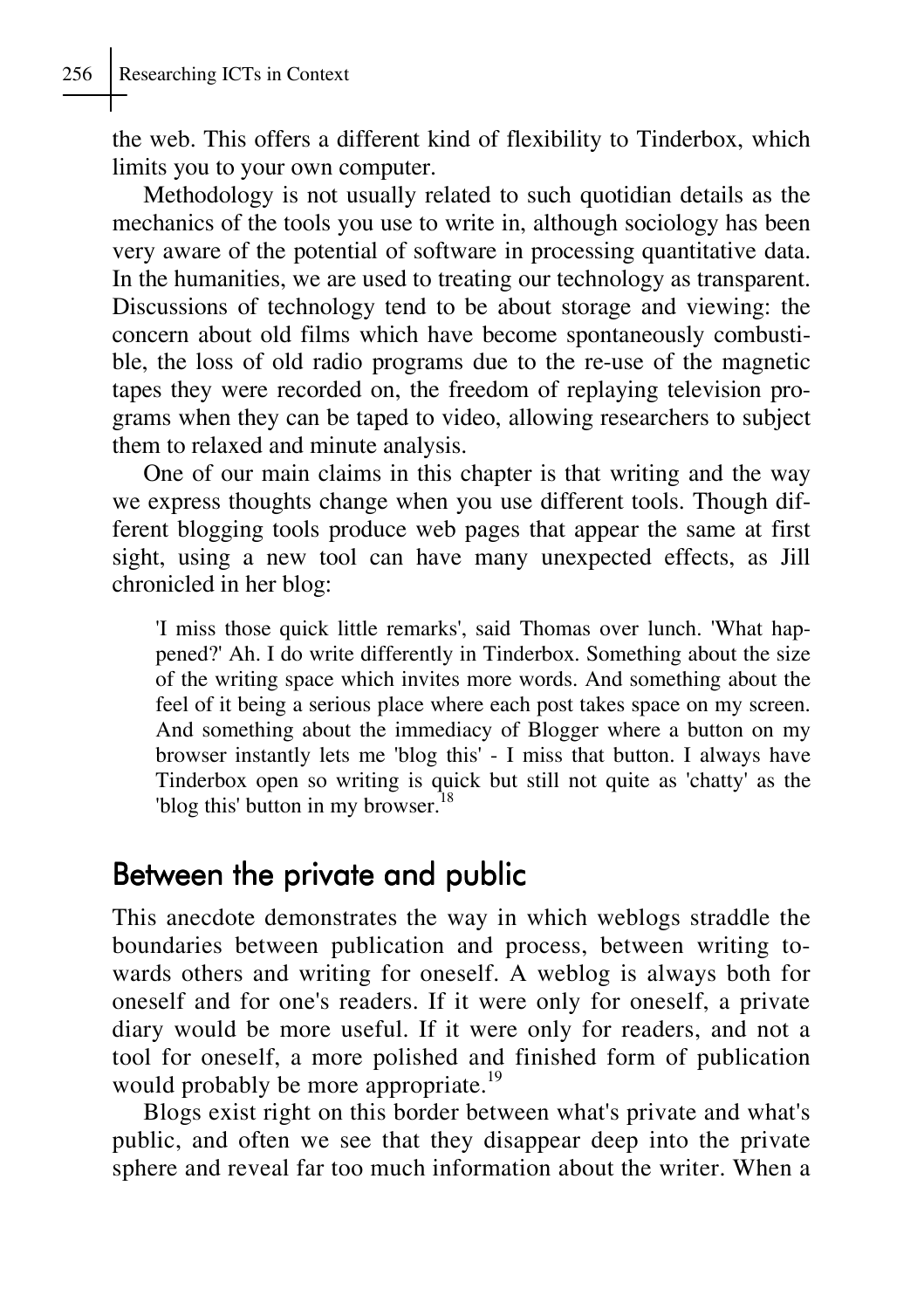blog is good, it contains a tension between the two spheres, as delicate a balancing act as the conversation of any experienced guest of the French salons of the  $19<sup>th</sup>$  century.

The Theory of the Public Sphere is one of the most popular supports for the role of the news media as guardians of the democracy and the rights of the public to be informed. Jürgen Habermas<sup>20</sup> did not claim, however, that the modern media are particularly well-adjusted to the ideal of a rational discourse in the public sphere. In his writings on the public sphere Habermas positions the public conversations geographically to the salons and the coffee-houses. All social classes were not included in this public, which consisted of the *bourgeois*: officials, scholars, pastors, with some overlapping to the still influential classes of craftsmen and small merchants: 'in the salons of the fashionable ladies, noble as well as bourgeois, sons of princes and counts associated with sons of watchmakers and shopkeepers. $^{21}$  The public sphere of political and cultural discourse exists between the private sphere of economy and the sphere of public authority, in a position of negotiation between the two: 'In this stratum, which more than any other was affected *and* called upon by mercantilist policies, the state authorities evoked a resonance leading the *publicum*, the abstract counterpart of public authority, into an awareness of itself as the latter's opponent, that is, as the public of the now emerging *public sphere of civil society*.'<sup>22</sup>

Habermas argues that the public sphere of the civil society has been colonised (or perhaps reclaimed) by a new nobility, politicians or stars known from the market of culture products who do not take part in the public sphere as much as present themselves in it. He calls this refeudalisation. This is supposedly the case today: we have a public arena where we do not participate, but acclaim the antics of the real actors.

In this public of acclamation and performance, the real tension between the private and the public is gone: the private no longer has any real potential of influence, it has been made part of the public show: we know far too much about the sex-life of American presidents and other people with influence over our lives, and far too little about their thoughts, ideas and decisions, an argument Richard Sennet pursues in *The Fall of Public Man*. *23*

The salon existed on the borderline between the private and the public: it was situated in private homes, but part of the public sphere through being the site of the performance that was the salon-experience.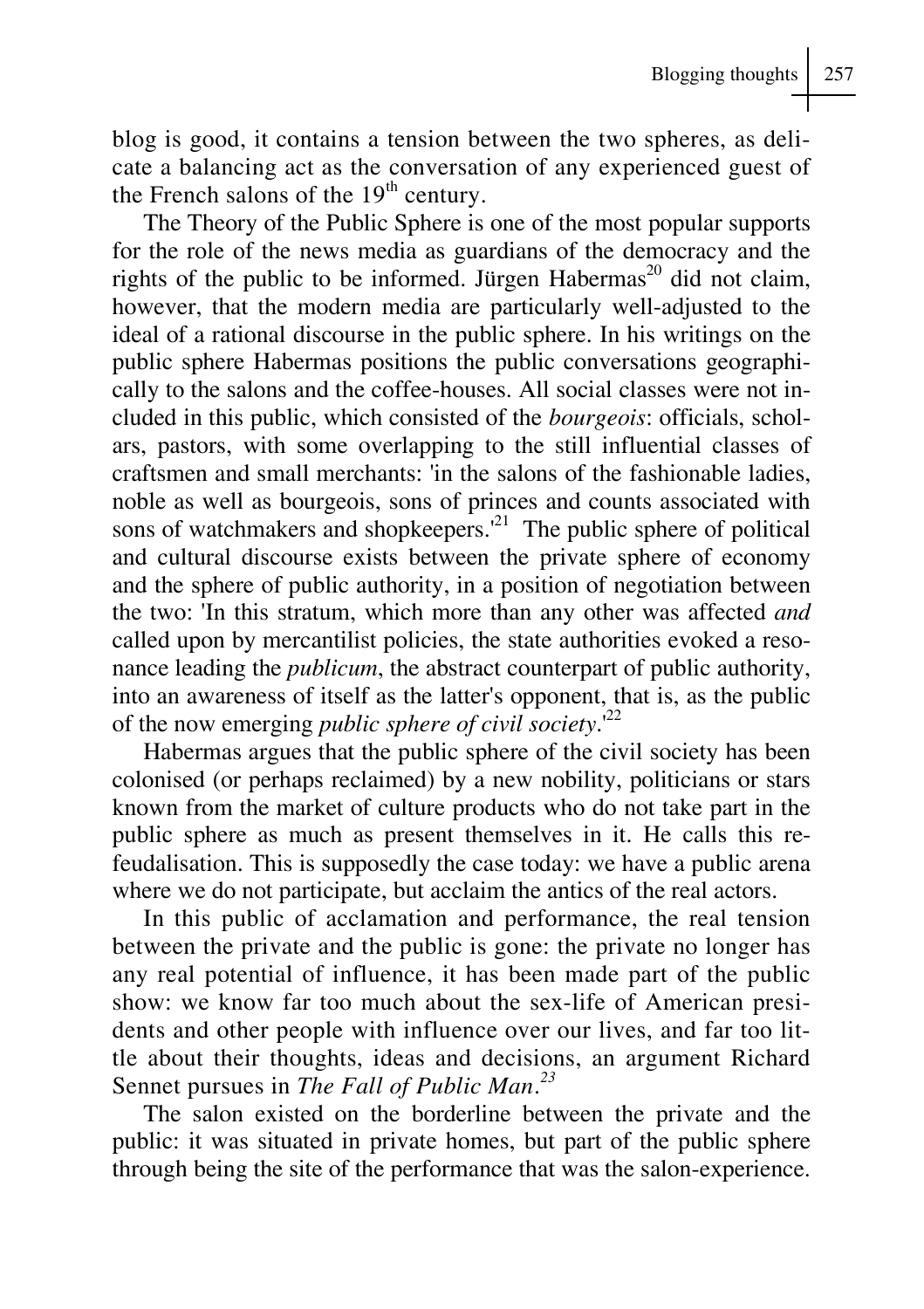The three aspects of Habermas's public sphere based on the salons or coffeehouses were: not equality, but a *total disregard of status*, the *problematisation of areas that until then had not been questioned*, and the principle of the *public as inclusive, not exclusive*. 24

## Public space expanded: personal publication

Weblogs stand where the salon did: between private and public. A blog is written by an individual and expresses the attitude and the conviction of its writer; it is strictly subjective though not necessarily intimate. This doesn't stop it from being in the public domain, and being concerned about questions which are in the domain of public authority. Each individual can use weblogs as he or she feels fit, there is no tyranny of news values<sup>25</sup> to decide what is worth writing about or, as the term is: what is worth blogging.

This new medium of personal expression is another expansion of the public sphere into the private. When the news became concerned with the business ventures of citizens, that was an intrusion in what had been considered a private sphere, as we can still discern in the use of the expression 'that's his business', business being an arena into which we should not pry. But the intrusion was not forced, it was invited, just as the salons were privately owned rooms open to the public. With the weblog the public is invited into the privacy of the diary of an individual. This individual can seduce, attack, manipulate, rant or expose herself – but most of the time what you find in weblogs is an attempt to say something about what concerns the writer. In some manner, the writer is putting his or her daily experiences into a larger context, discussing micro events in relation to the wider universe of events. The weblog connects the public arena with that of individuals. As individuals' filters to the public sphere around them, weblogs express the personality and interests of their writers as well as the news. In this way blogs are a continuous way of writing oneself, as Daniel Chandler describes us writing ourselves through our traditional home pages.  $^{26}$ 

September  $11<sup>th</sup>$  was an example of how personal opinion and experience needed a medium of communication that was not dependent on or obedient to the public authorities. With the aggressive stance of the US Government against all terror, defining terror as acts of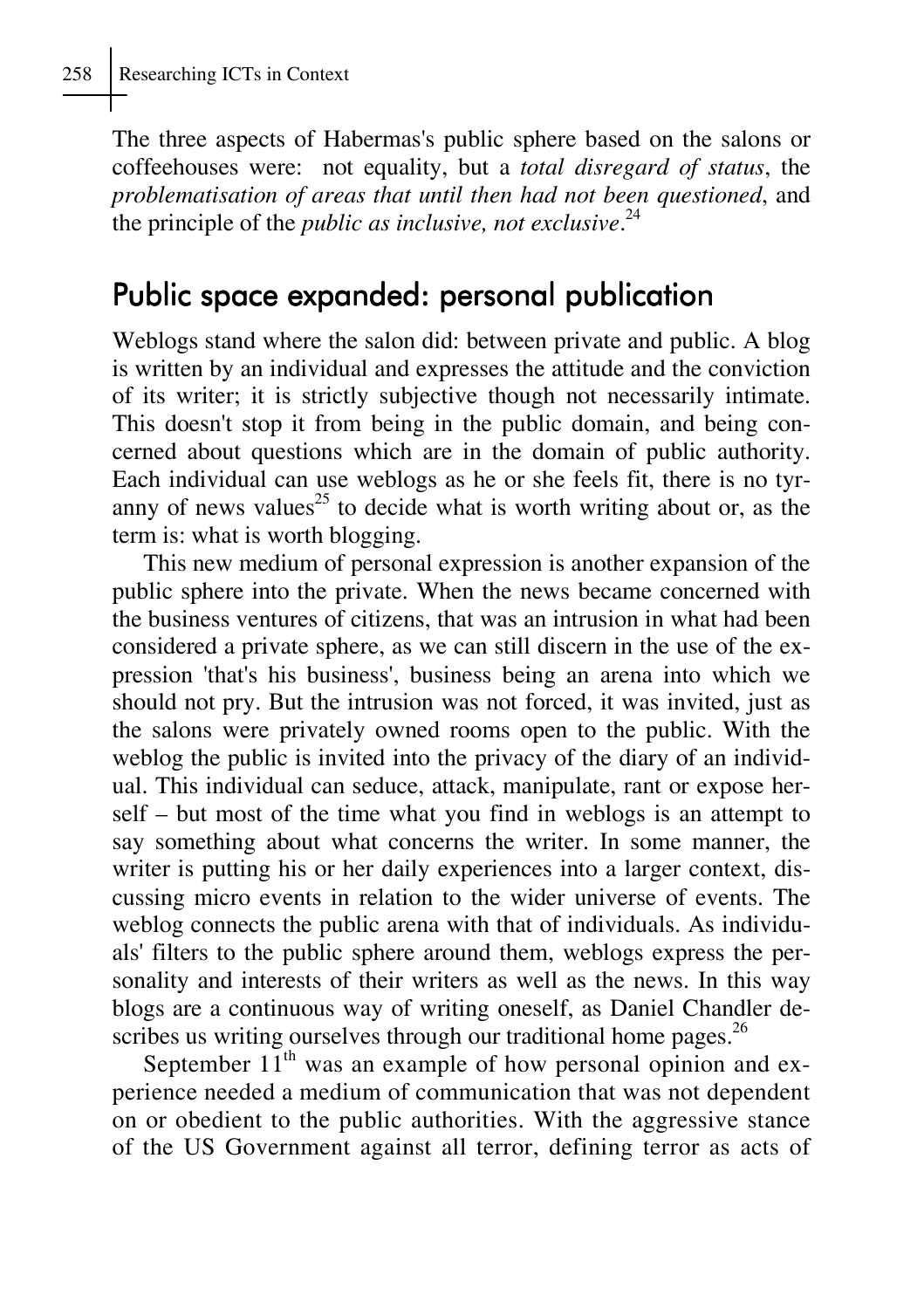aggression committed by Afghanistan Muslims, weblogs filled with shock and later discussion. The discussions in the weblogs were not in accordance with the authorities. Despite the univocal grief and shock at the plane-crashes, the online public did not blindly support the decision to attack Afghanistan or the changes to US legislation, just as they did not accept only one side of the story about what happened in Afghanistan. Online personal writers saw the war on Afghanistan and US military politics from many different perspectives. $27$  Instead of coming to a consensus opinion, as much of the traditional media did, weblogs showed the dissent among individuals. Bloggers were very vocal about their opinions and reactions to September  $11<sup>th</sup>$  and the aftermath. On the day of the attacks, there were 22% more posts to Blogger users' weblogs than on an average day.28 In the weeks following the focus shifted from personal experiences and anxieties to opinions on the war. In addition to chronicling the regular news, many alternative news sources were linked to, and discussions raged between individual blogs and on community blogs like Metafilter. The myriad of blogging voices never accepted the news as a US Army promotional event as has been shown happened in the news coverage of the Gulf War in  $1991.<sup>29</sup>$ 

## Autonomy & openness

Weblogs are densely interlinked. This anchors blogs in the public arena, as part of a communal discourse. Posts to a blog can be very short and unpretentious. The threshold for publishing a single post is very low. This allows single, small, insignificant ideas to be expressed and formulated. Sometimes these thoughts are left as they are. A paragraph is enough and there is no more needed. Other times, the ideas grow. Someone links their site to the first post, comments on it, and a conversation grows forth. The initial post, or follow-ups, are linked to a web site or a newspaper article or something else. Links are like roots, tendrils, reaching out between fragments, creating a context for bits and pieces that at first glance may seem to be unconnected fragments.

The individual weblog itself also creates a context for posts. Tom Matrullo compares blogs to *loci amoeni*: safe, idyllic, enclosed gardens where heroes of romance literature would recover from the battles of the outside world.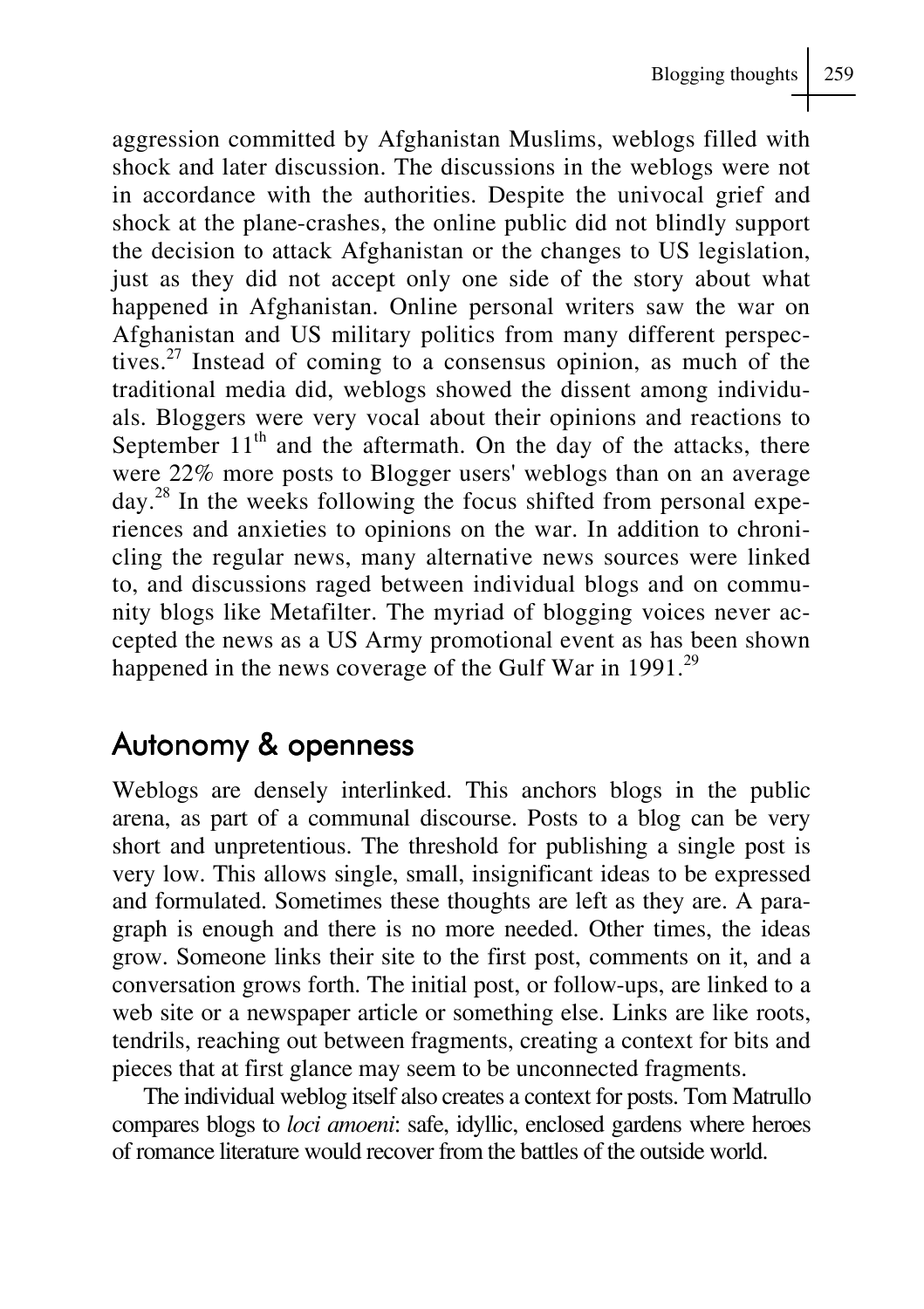The blog takes on some of the characteristics of the enclosed Renaissance garden, the interior plenitude of the autonomous voice reflecting upon and responding to other voices. (..) [I]f one goes back and looks into the worlds of folks like Ariosto, Tasso, Cervantes, etc., one begins to see that the gardens in their works are places of rebirth where the battered warriors briefly step outside the battle to re-collect themselves.<sup>30</sup>

This image encompasses the seemingly paradoxical mixture of private and public that is evident in weblogs. They are enclosed and private spaces that allow the writer to cultivate an autonomous voice. And yet they are visible, open spaces that encourage linking and conversations. Readers are welcome. Anyone can participate in the conversation simply by linking to the blog, though not everyone will be read.

Unlike *loci amoeni*, blogs are not shut off from the world. They cannot be materially changed by references to them, but the references are visible to those who search for them, allowing each weblog to become part of a conversation with others. Our own blogs are safe spaces. Though you cannot stop others from flaming or criticising you outside your blog, within it you have total editorial control.

# Academics and audiences

Writing and publishing weblogs allows scholars to have a different relationship with their audience than we have with readers of traditional academic articles. Although journalists and scholars both write 'articles', the academic article is a far cry from the journalistic article. What journalists call research is scoffed at among scholars, and the many standards of the form of the scholarly article, such as the Chicago Manual of Style Form Guide, Humanities Version, describe a form developed for displaying the rituals of academic research and the equally ritualised formula of academic publishing**.**

## Writing for our peers

An academic article is predominantly written for other scholars: our peers. In the humanities and social sciences there are a few items it must contain:

a) References to theory, preferably updated, focused, wide enough to display a healthy variety to our reading but not so wide that we can be accused of being shallow.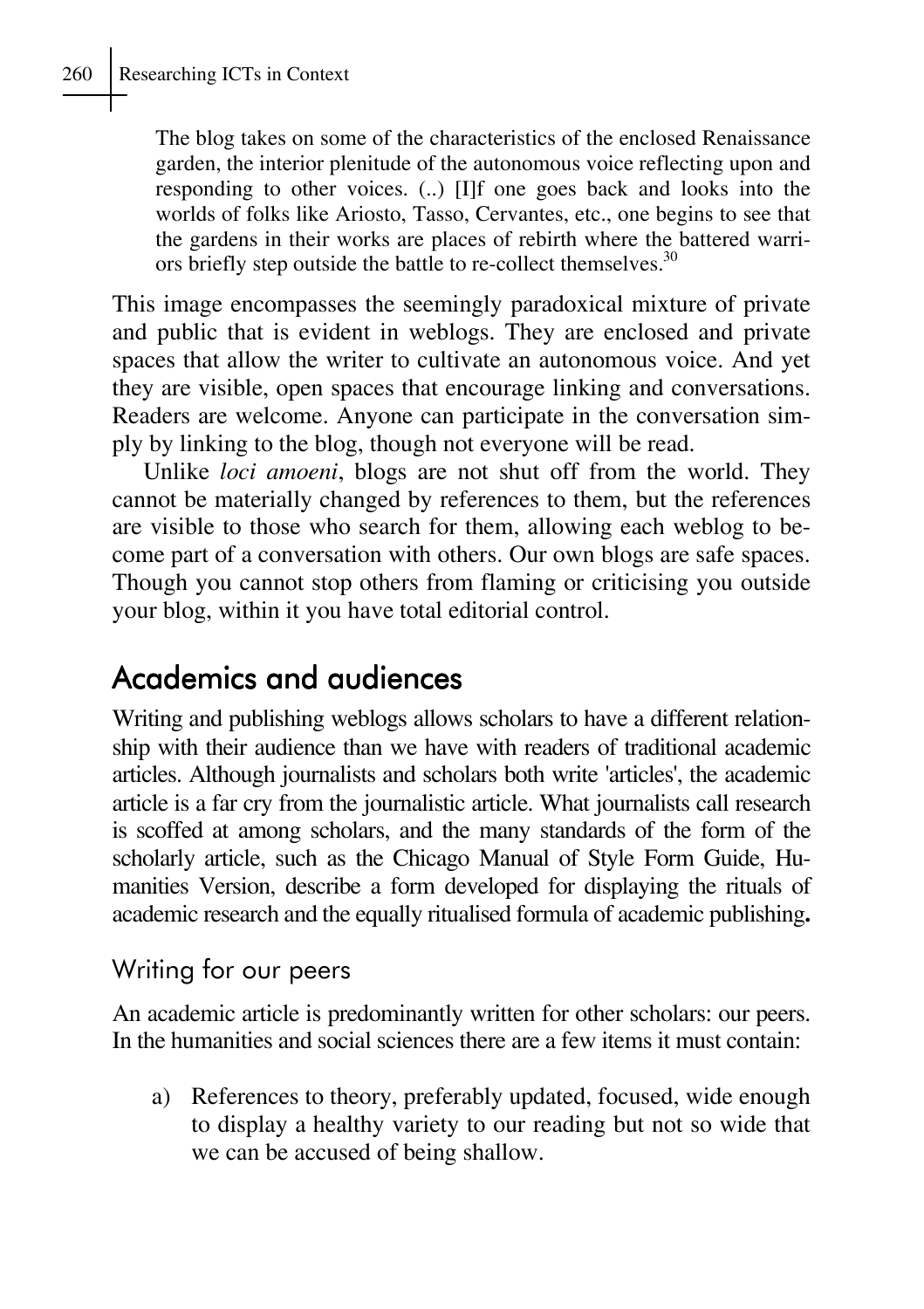- b) References to empiric data, or the object of our research. This should have enough status that we can justify spending our valuable time on it, either through being a classic, being something entirely new, or being popular enough to have social significance.
- c) An original and spirited discussion of how a) relates to b).

As long as our peers can see that we have met the demands of this formula, how we got to the point that our work and research can be presented in this manner is unimportant. Unless we are discussing methodology, how we *actually* made our discoveries is less important than the presentation of our findings, the discussion in relation to already existing theory and the defence of the hypothesis we derive from these results.

The modern researcher is not quite the old man in a dusty, smoky study behind a labyrinth of books, unable to relate to the rest of the world. Research is supposed to be related to contemporary topics, and preferably lead to results that can give new insights to more than a narrow group of specialists. But the formula of academic writing is not designed to reach audiences different from ourselves; on the contrary, these ritualised forms limit readership to those who are rigorously trained to read a certain style of writing. With the increasing flow of and access to information, academic communication is changing. Through being aware of new communication technologies we academics can be part of the new writing and take part in the development of these emerging genres, instead of marginalizing ourselves.

One defining characteristic of academic writing is the rigorous and formal citation practice. On the surface, weblogs seem like popular rather than academic non-fiction in that references are random and range from linking through written descriptions to casual mentions of sources. They however frequently refer as explicitly as do academic texts, though more simply by linking to a book's page at Amazon or to the web page referred to. Weblogs are written in order to share experiences rather than just display them, and for that the readers need to be able to find the books, music or web sites mentioned. Where academic writing is structured by the rules of the causal argument, a weblog is structured by time and the impulses of the day, documenting rather than structuring the trail of thought. The metaphors used in naming the sites: *thinking with my fingers*, *Surftrail*, *Klastrup's Cataclysms*, *Jill/txt*, all point to a structure not submitting to a academically accepted logic, but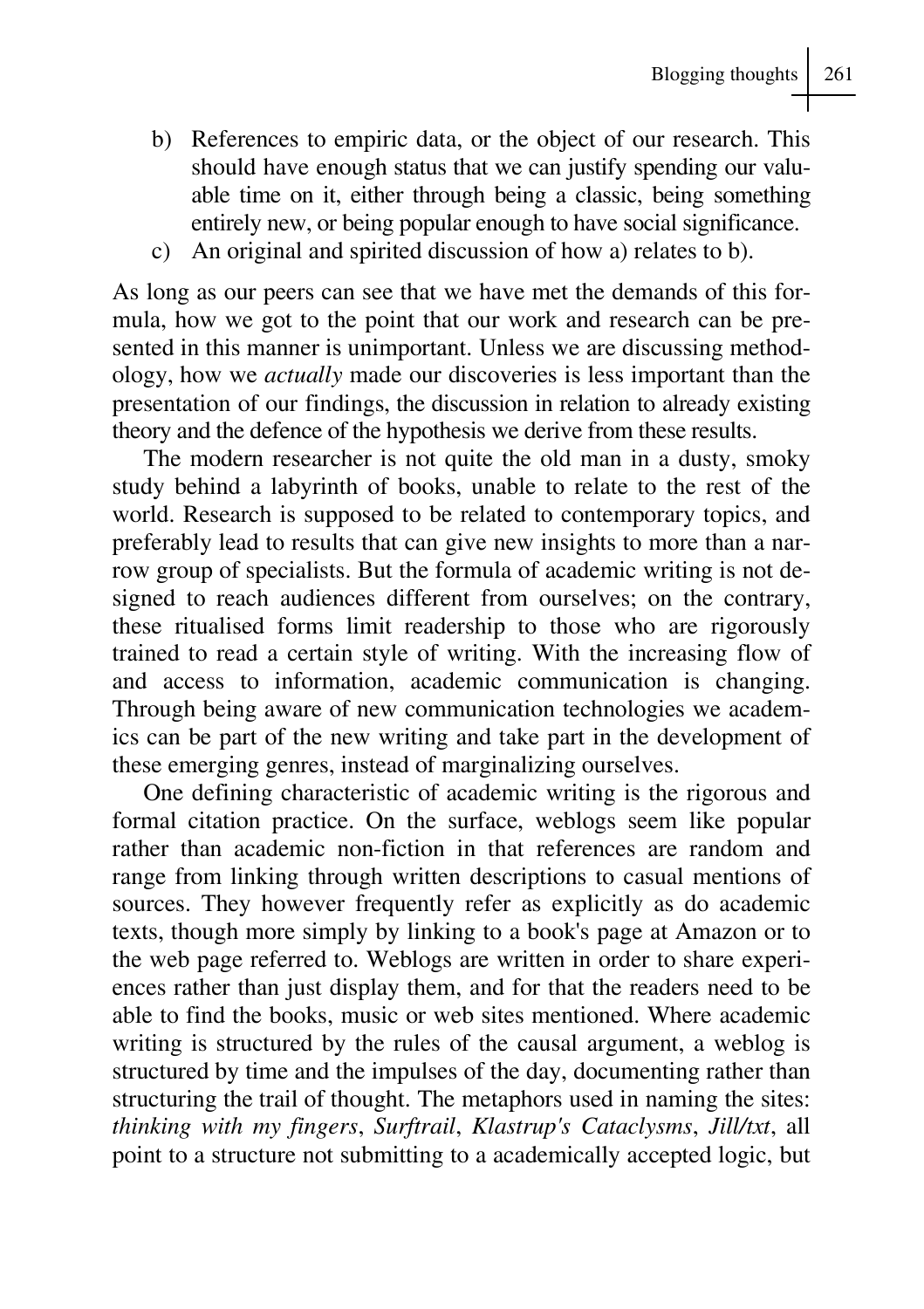#### 262 Researching ICTs in Context

to a personal logic. This difference is much like the distinction between a connotation and an association, except that in weblog clusters the associations are shared through the blogs and become part of the culture, and thus take on the characteristics of a connotation. Ideas and concepts, or *memes*, can spread swift as viruses from blog to blog.<sup>31</sup>

## Cultural Capital: the currency of scholars

The rigorous training of an academic is basically rewarded through cultural capital. As Pierre Bourdieu has shown, $32$  cultural capital and economic capital can be mutually reinforcing, but are not prerequisites of each other. Academic criticism and public authority are also mutually reinforcing, leaving the scholar in a position of social status and influence, but at the same time impotent when it comes to offering criticism which can cause real system change.<sup>33</sup> From the isolated splendour of ivory towers within the labyrinth of universities and research centres, one path to independence of a structure where even criticism of the system reinforces the power of the system is through breaking out of the pattern: to embrace the form which does not confirm the authority.

As long as the energy of scholars is directed towards gaining status through the traditional channels of publishing and lecturing, the communication of scholarship will remain exclusive. To break the pattern, we need to think of new channels and new approaches to not only academic publishing, but to what merits publishing, at what point in the research process and how.<sup>34</sup>

The current reward system depends on certain formulas of academic publishing that encourage exclusivity and the fear of being robbed of thoughts and ideas. Since the real currency in the trade of academia is originality of thought and imaginative development of theories, there is more to lose than to gain in exposing your own ideas too early. The danger of having thoughts, ideas or questions copied before they have been published is not just a matter of some petty game between jealous professors with too little time on their hands, it's a very real matter of being robbed of the currency which measures academic success.

From this point of view a weblog that reveals the thoughts, arguments and questions of the scholar continuously during the process of research and long before academically accepted publication in print seems like a waste of perfectly good imagination and theory develop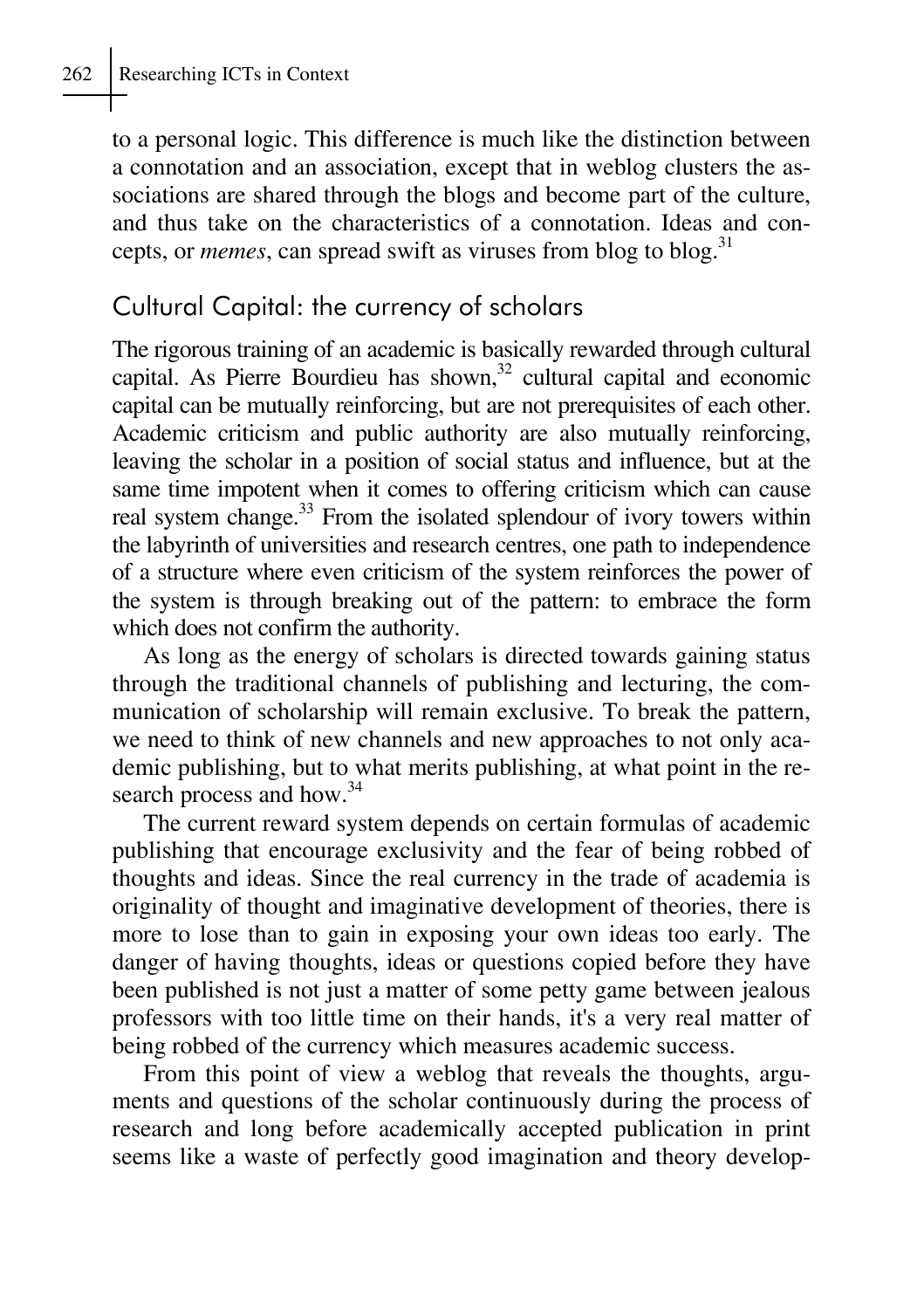ment, an invitation to having your ideas looted. On the other hand, published and archived in the World Wide Web, the same ideas and thoughts are in fact published and as such better protected than if they were for instance given away over a cup of coffee, randomly at a conference.

As we were finishing this paper, a brief article on weblogs, 'Blog This', was published by Henry Jenkins, noted media scholar at MIT. This is the first article published on weblogs by an academic, as far as we have been able to ascertain. The thesis of Jenkins' article is that weblogs are powerful and may become even more influential by filling the current lull in commercialisation of the Internet. However, the words that he uses clearly show that he thinks of bloggers as a very different species to himself, and presumably, to the other academics he is primarily writing for:

Like cockroaches after nuclear war, online diarists rule an Internet strewn with failed dot coms.  $(...)$  Bloggers are turning the hunting and gathering, sampling and critiquing the rest of us do online into an extreme sport. We surf the Web; these guys snowboard it. Bloggers are the minutemen of the digital revolution.<sup>35</sup>

In the days after the article was published, bloggers have indeed 'blogged this', as Jenkins invited them to, bringing Jenkins' article to second place in the 'most linked to' URLs at Blogdex on 16 February 2002. Dave Winer wrote one of the earliest and most extensive commentaries on the article. He was clearly offended at being called a cockroach, and at Jenkins' obvious amazement at the power of bloggers. Winer defends himself and us other bloggers by angrily pointing out that in the late 70s, IBM didn't think the personal computing community was a threat either, and see where that  $\text{led}^{1,36}$  Jenkins would probably agree with Winer, but his style alienates the bloggers he praises. In his use of language, Jenkins treats bloggers as objects of research; and to some extent, as objects of wonder to be exhibited as extreme and freakish ('cockroaches', 'extreme sports'). This objectification and alienation is in stark contrast to bloggers' own perception of their community as made up of writing, verbal, influential subjects. The distancing techniques Jenkins uses, and his unfortunate choice of imagery, are typical for academics, who are so used to studying new technologies as exotic objects that they fail to see that they could be useful within academia itself. It is interesting that the pivotal event which made Jenkins write of weblogs, took place at a conference where weblogs were an important part of the conference publications.<sup>37</sup>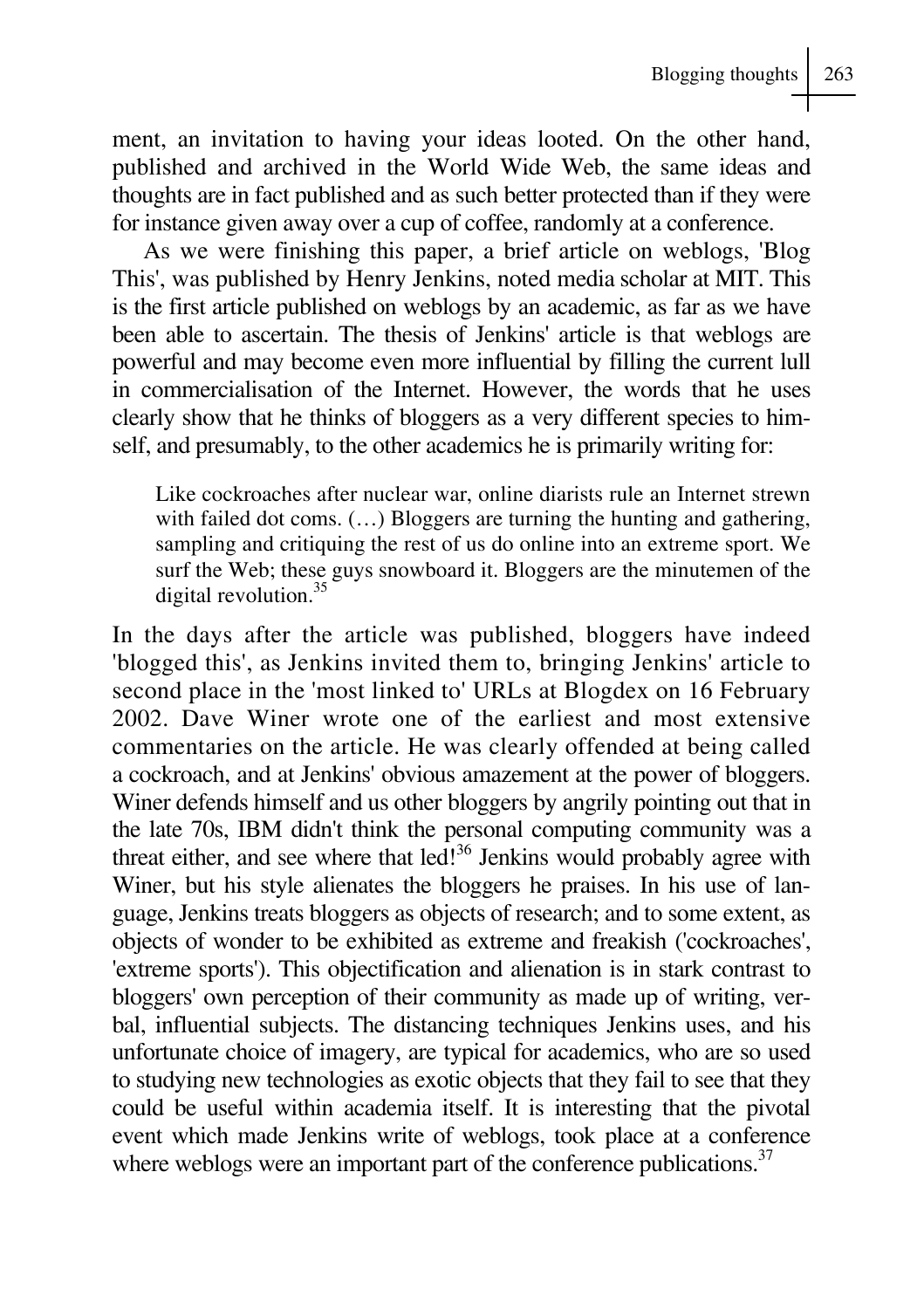A few months ago, I was at the Camden Pop!Tech conference, and the guy sitting next to me was typing incessantly into his wireless laptop, making notes on the speakers, finding relevant links and then hitting the send key instantly updating his Web site. No sooner did he do so than he would get responses back from readers around the country. He was a blogger.<sup>38</sup>

The speed with which the comments on keynotes and speeches were published, defies the control of peer-reviewed publications and other authoritative academic voices. Perhaps Henry Jenkins is worried that he might lose control. That would be a feasible fear for a senior and well respected scholar faced with the rapid changes of online discourse. In his article he even tries to take control of the responses of the people blogging his article, through the last couple of paragraphs where he firstly tells us all what different reactions we will respond with, and secondly asks if we will please blog him.

The cockroach reference in the quote was interestingly enough quickly altered after Jenkins' article *Blog This* had been blogged. Webloggers' offended reaction to the introduction made Jenkins request that his editor remove the offending phrase. He also emailed his students, describing his feelings about the reactions to the article, and permitted Elin Sjursen, an MIT graduate student and the writer of the blog *BloggerdyDoc*, to publish these emails in her blog.<sup>39</sup> Engaging in a discussion about blogs, Jenkins needed a public voice on the web in order to defend his position. Without an online platform to speak from, the traditional relationship of researcher to object became inverted as the bloggers he had written about started analysing their analyst. Trying to sustain the academic distance built into our traditional scholarly or popularising forms of publication can result in a greater loss of control than participating fully in these new forms of communication and conversation.

## Thinking with computers

Computers were deliberately designed to reflect and augment our thinking. Vannevar Bush, a prominent developer of analogue computers, argued for mechanical, non-hierarchical ways of organising information which would be more suited to the associative thought patterns of our brains. In a 1949 article tellingly titled 'As We May Think', Bush sketches designs for a device he called the memex. Though never realised, Bush's descriptions and thoughts about the memex are commonly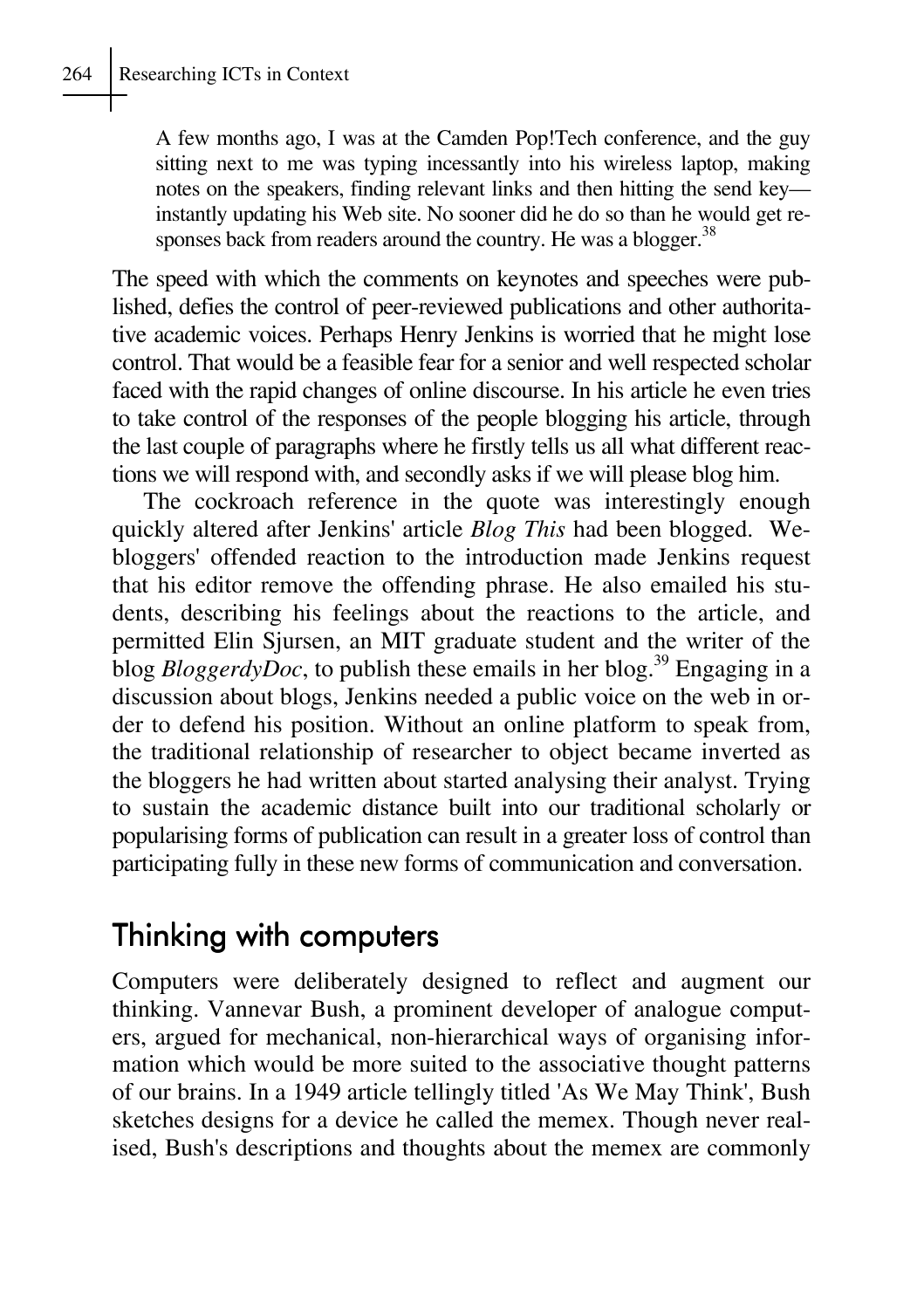seen as direct ancestors of today's digital hypertext. Later, Doug Engelbart and his team developed the graphical user interface, the mouse and other elements that we take for granted in today's computer interfaces with the explicit aim of augmenting the human intellect . And yet technology is always unpredictable. Computers have changed our lives in many ways unforeseen by pioneers such as Bush and Engelbart.

In the last decade, sceptics have warned against the fragmentation of digital media. Supposedly, our attention spans are decreasing dramatically and we are losing our capacity for sustained reflection.<sup>40</sup> In some ways, weblogs can be seen to be a genre that reflects these concerns, confirming the sceptics' worst fears. To examine how weblogs work upon us it is necessary to scrutinise both the shape of this new genre and the ways in which the form encourages us to write and connect information.

#### Writing & thinking in weblogs

Weblogs are collections of briefly formulated thoughts and ideas, very much in contrast to the lengthy, sustained argumentation we expect of a scholarly article. Instead weblogs focus on connections and on brief nuggets of thought. Links are vital to the genre; take the links out of a weblog and you are left with a web diary, a much more introverted and private form of writing.

A blogger can be seen as a modern version of Vannevar Bush's *trail blazers*: a person who links separate documents together, creating a trail or a path through them for others to follow.

There is a new profession of trail blazers, those who find delight in the task of establishing useful trails through the enormous mass of the common record. The inheritance from the master becomes, not only his additions to the world's record, but for his disciples the entire scaffolding by which they were erected.<sup>41</sup>

This task of connecting information that is already available is part of the work of research as well. For researchers who are studying online phenomenons, the weblog is perfectly suited to this work of connecting dispersed discoveries, at the same time as a weblog allows us to share this found information, and to participate in discussions about it. Trailblazing in a weblog can be an element of research and a dissemination of that research at the same time.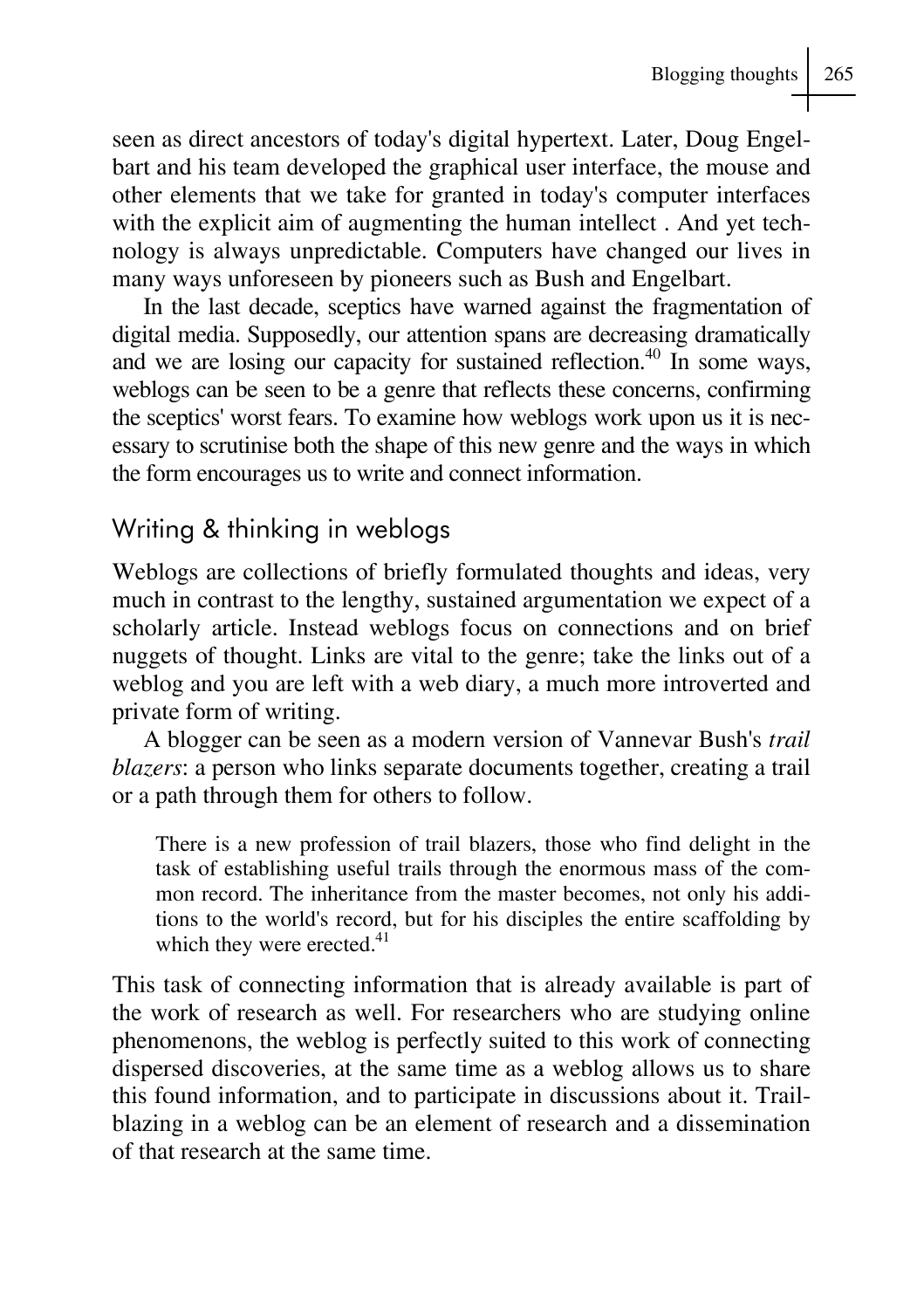Weblogs link to external sources as well as to other weblogs. Extensive discussions take place between blogs, with links referring to previous comments in the conversation. These dialogues, or perhaps better, polylogues,42 can seem complicated in that the structure is associative and idiosyncratic rather than hierarchical and externally ordered, and yet the constant links between the blogs make the discussion easy to follow – and more interestingly, easy to continue.

We post to our blogs as ideas come to us. Daily, hourly, weekly; the frequency varies but it is a writing that happens in bits and pieces, not in the long hours of thought that suit the clichéd image of the secluded scholar in the ivory tower. In this sense blogs are suited to the short attention span of our time that worries so many traditionalists.43 Blogs are interstitial for the writer as for the reader. A post in a blog will often form a chain of thought with other posts and other fragments, but can stand alone as well.

Weblogs are written continuously and published without being revised. Though a tool like Blogger does allow a post to be written, saved and not published instantly, publishing a new post will automatically also publish the drafted post. The system assumes instant publication will be the norm. Sometimes webloggers will revise posts later and republish them; other bloggers make it a matter of principle to limit revision, preferring the immediacy and perhaps, in a sense, honesty, of the first expression of a thought. The tagline for Jouke Kleezenbaum's weblog *Notes, Quotes, Provocations and Other Fair Use*, for instance, is 'the mark of launch-andlearn publishing: corrections are generally made within 36 hours'.

This instant publication encourages spontaneous writing rather than carefully thought out arguments. Being allowed to write spontaneously releases us of the expectation that our writing must be perfect and polished. While most weblogs are personal and informal in their purpose, academics writing in this genre also use a much more informal writing style than they tend to in articles written for publication. Adrian Miles comments on this in his weblog:

What is novel is the tone that I'm adopting. Ordinarily when I write in any text app that is not visibly online (email, html or MOOs) my tone is quite different. Authorial, authoritative, academic, scholarly, teacherly (yeah, right), and various other 'formal' modes of utterance. Blogs have changed that dramatically with a much more informal tone but with some of the hallmarks of print literacy. It resides in the public domain, they are authorial to the extent that they are written and published, and they career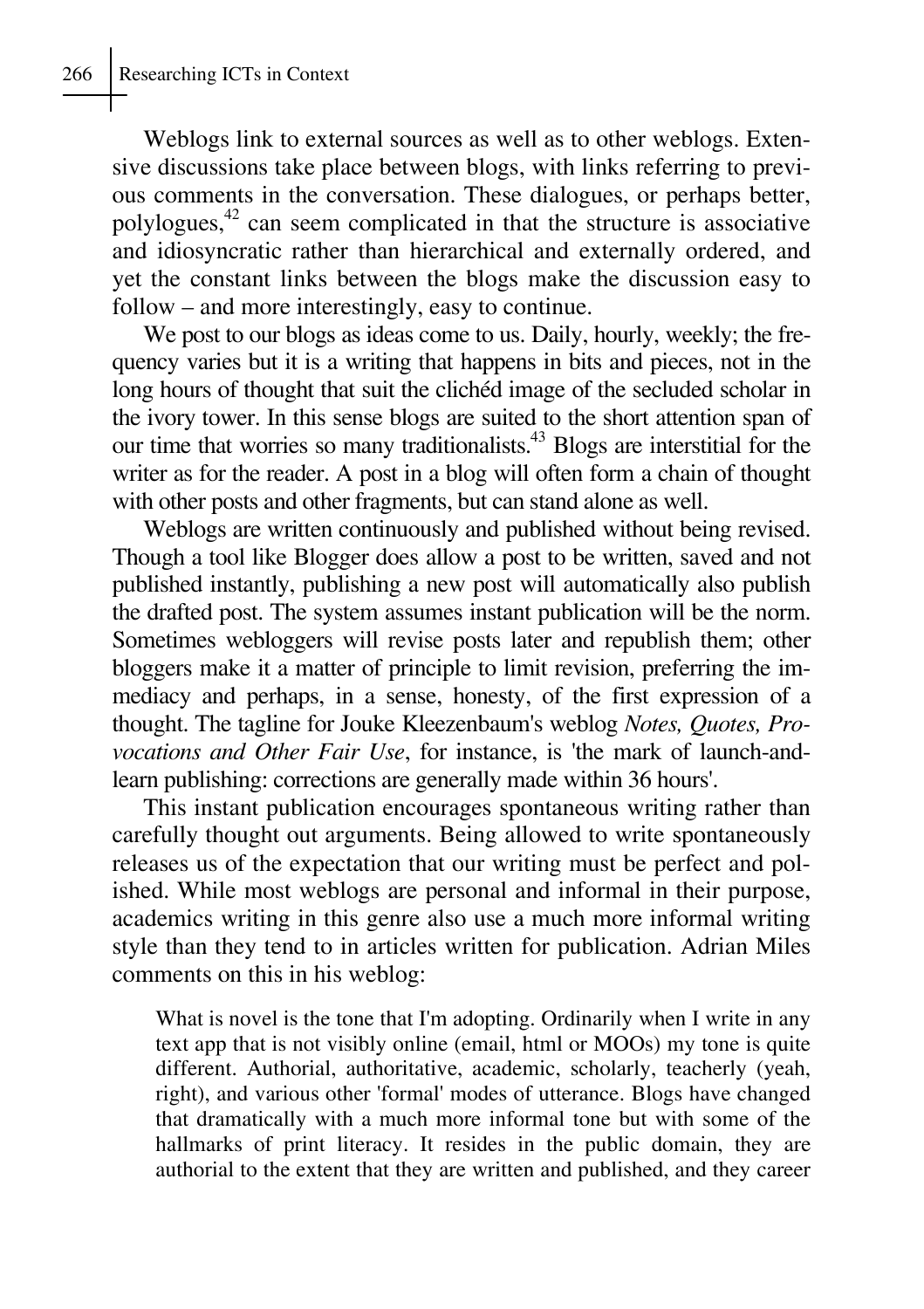the imprimatur of semi permanence and care that email and other more 'oral' forms of electronic literacy don't quite get to.<sup>44</sup>

In our blogs, we allow ourselves to write half-thought, naked ideas and show them to others rather than saving them for fully fleshed out carefully thought through papers. Most ideas a researcher has never make it to a formal article or book; they are forgotten or cast aside because they don't fit the whole. Weblogs elucidate the constant flow of thought and the ever-changing nature of research.

Blogs are chronologically ordered, rather than ordered according to the logic of an argument or the persuasive patterns of rhetoric. Their order is determined by the time of thinking. In contrast to the logical and topical organisation usual in academic writing and note-taking, blogs are chronologically ordered. Writing in a medium – or perhaps better, an element – which encourages a different way of structuring thought can enable us to see differently. Roland Barthes is a writer who deliberately attempted to escape the tyranny of logical argumentation by arranging his writing alphabetically, sectioning his book into segments arranged by the order of their titles.

The alphabetical order erases everything, banishes every origin. Perhaps in places, certain fragments seem to follow one another by some affinity, but the important thing is that these little networks not be connected, that they not slide into a single enormous network which would be the structure of the book, its meaning. It is in order to halt, to deflect, to divide this descent of discourse toward a destiny of the subject, that at certain moments the alphabet calls you to order (to disorder) and says: Cut! Resume the story in another way. $45$ 

The chronological order of weblogs is from one perspective less random than the alphabetical order Barthes used. Posts to a weblog are published in the order they were written. Thought follows thought and one idea tends to trigger another, though not necessarily in a causal chain. On the other hand, it can be argued that the order of weblogs is more random than Barthes' alphabetically ordered books. Alphabetisation is a structure edited and worked through and the author organises and names each fragment to create a whole, finished work to be published all at once. Weblogs are published bit by bit; they are always in progress, always becoming.

Unedited, spontaneous, scrolling away so the most recent thoughts are always at the top of the page and the older ideas are harder to get to,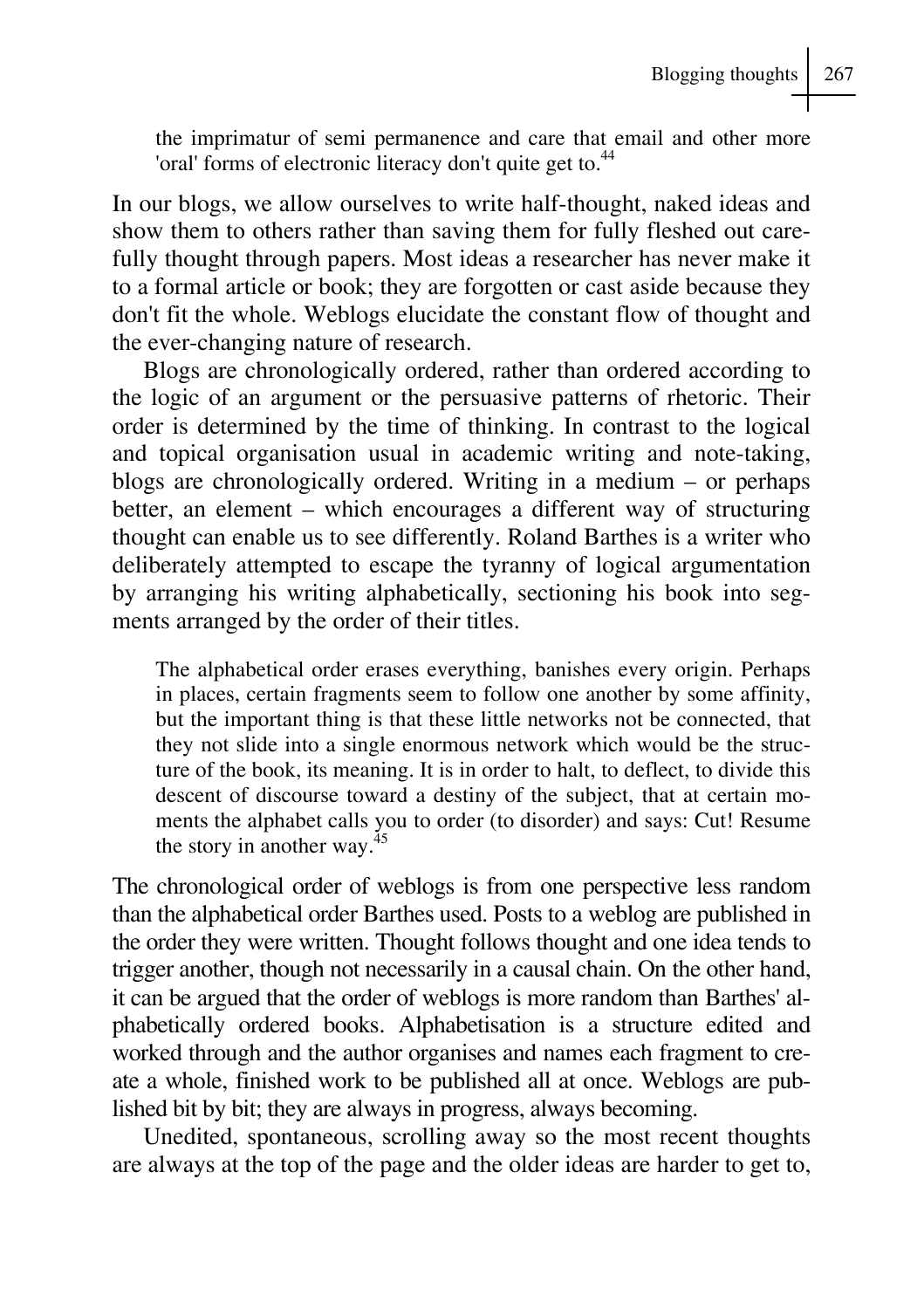blogs encourage a feeling of time which is very different to that felt in traditional academic writing. Usually, notes written on paper accrete in piles. We group them by topic rather than by when they were written. Articles are drafted, revised, rewritten, edited, proofread, finalised and the notes forgotten, made irrelevant by the more polished product. Blogs are a way to trace the flight of thought rather than the chain of thought.

The tangible work of research in the humanities is reading, thinking and writing. In blogs these collapse into one movement. Blogs assume linking and reading and are the written trace of these activities. A blog is a trail, a visible trace of the process of research. Writing a blog presupposes that you read – and all the blogs we've seen refer to other blogs. When we read on the web, our reading is affected by the technology we use to access the text: computer hardware, operating system, browser. Imagine the frustration of reading a piece written as a hypertext on a computer printout with no chance to follow links.

To summarise: blogging encourages spontaneous, timely and concise expression of thoughts. The genre has in it an expectation of linking, so posts will often comment on other writing and be linked to it.

## Archiving and analysing

Weblogs are used for recording thoughts, for sharing thoughts, for participating in discussions, and also for analysing thoughts. Rebecca Blood, whose article on the history of blogging has received much acclaim in the blogging community, expresses this in these words:

Shortly after I began producing *Rebecca's Pocket* I noticed two side effects I had not expected. First, I discovered my own interests. I thought I knew what I was interested in, but after linking stories for a few months I could see that I was much more interested in science, archeology, and issues of injustice than I had realized. More importantly, I began to value more highly my own point of view. In composing my link text every day I carefully considered my own opinions and ideas, and I began to feel that my perspective was unique and important.<sup>46</sup>

This experience is echoed by many bloggers. From a junior scholar's point of view, blogging can be an excellent method for developing and sustaining a confident and clear voice of one's own and the ability to formulate and stand by opinions. While private journals may fill with notes, they need not be as clearly formulated as a post in a weblog,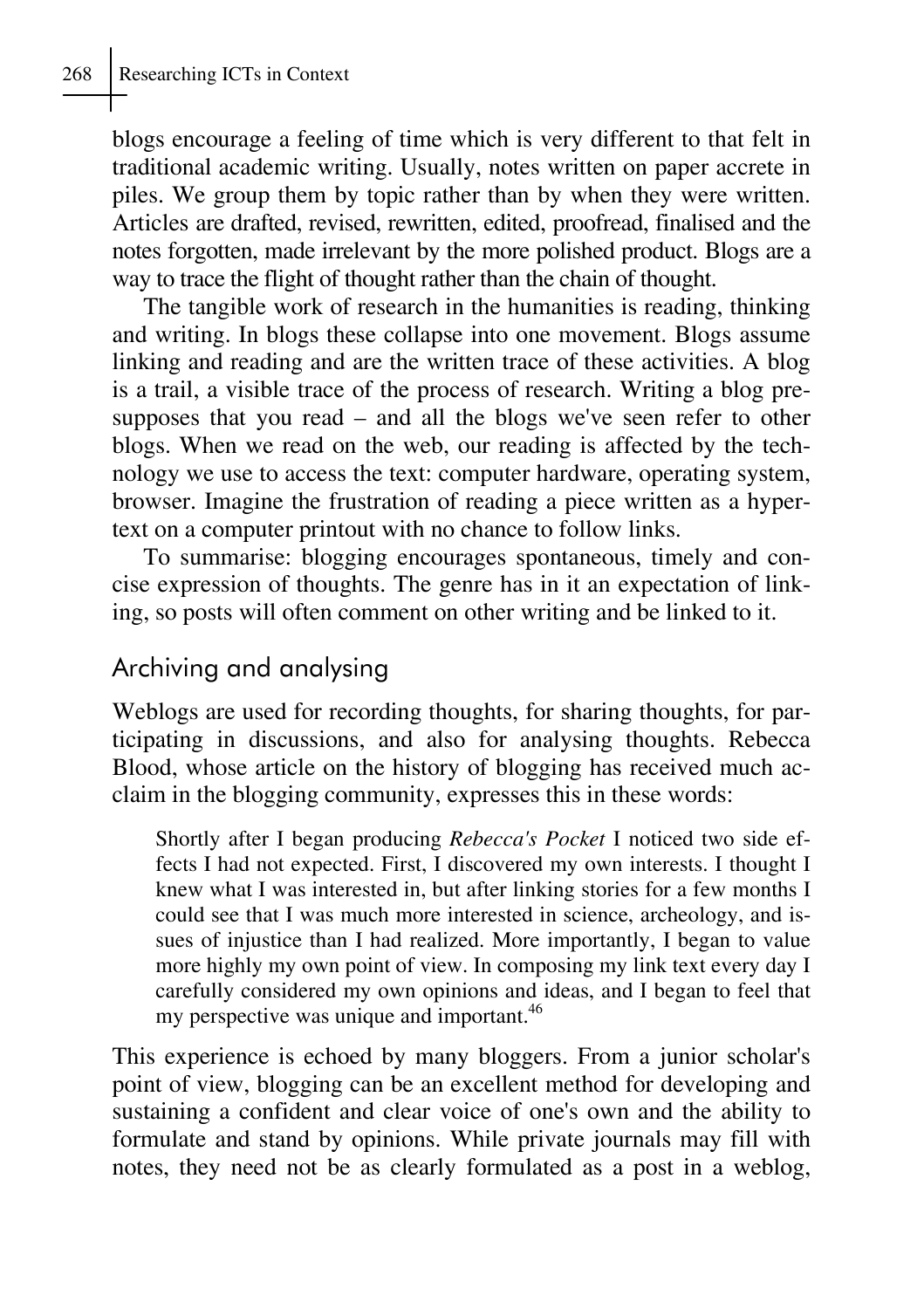which is intended to be read by others, and it is easy to neglect old notes scribbled in the margin of a book or on a notepad. Writing in a weblog one is forced to confront one's own writing and opinions and to see them reflected in the words of others. The discussions are much more open and also more permanent than discussions in a seminar room or at a conference. A blog is a permanent archive (as long as the writer preserves the archives and the server remains online) and it is searchable. What you write in your blog can be quoted and discussed in any forum.

When we write in a blog thoughts don't disappear. They stay. A thought we might otherwise not care to record or mention can be what triggers new work. An example is this passage from *thinking with my fingers*:

I also have selfish reasons for blogging. I think better when I write. Sometimes, I need to get rid of thoughts, and then I write them down so that I can go on. When I was 16 I wrote down the names of the boys I was in love with. If there was one I happened to hate I would burn the note afterwards, and feel like I had some kind of closure. Now, when I am in love with a thought, I can write it down. That lets me examine it when it doesn't expect me to look at it. I can sneak up on it at a time when my head is busy with something else, and I can surprise it in a different context. This will let me see my newfound love, the virgin idea, in a different light, and I can see its flaws and weaknesses, as well as its beauty. And I can move on, let the ones which are not worthy of being taken home live on somewhere outside my head.<sup>47</sup>

This post, a scrap of memory from the seventies combined with the experience of writing the blog itself, stayed with Jill, the other author of this paper, for long enough to resonate and set new thoughts into flight, ultimately leading to this paper. Today it's possible to go back into the archive and find that scrap which otherwise most likely would not have been written down and certainly not published.

#### Subjective and concrete

Because weblog posts are usually written in relation to another text or to an experience, they tend to be concrete in nature. Sometime the concrete beginning leads to an abstraction or to a theoretical thought. Abstract and objective thought constitute knowledge in the paradigm of literature cultures; this stands in contrast to what is perceived as knowledge in an oral culture. In a discussion of Walter Ong's work on orality and literacy, Michael Heim writes that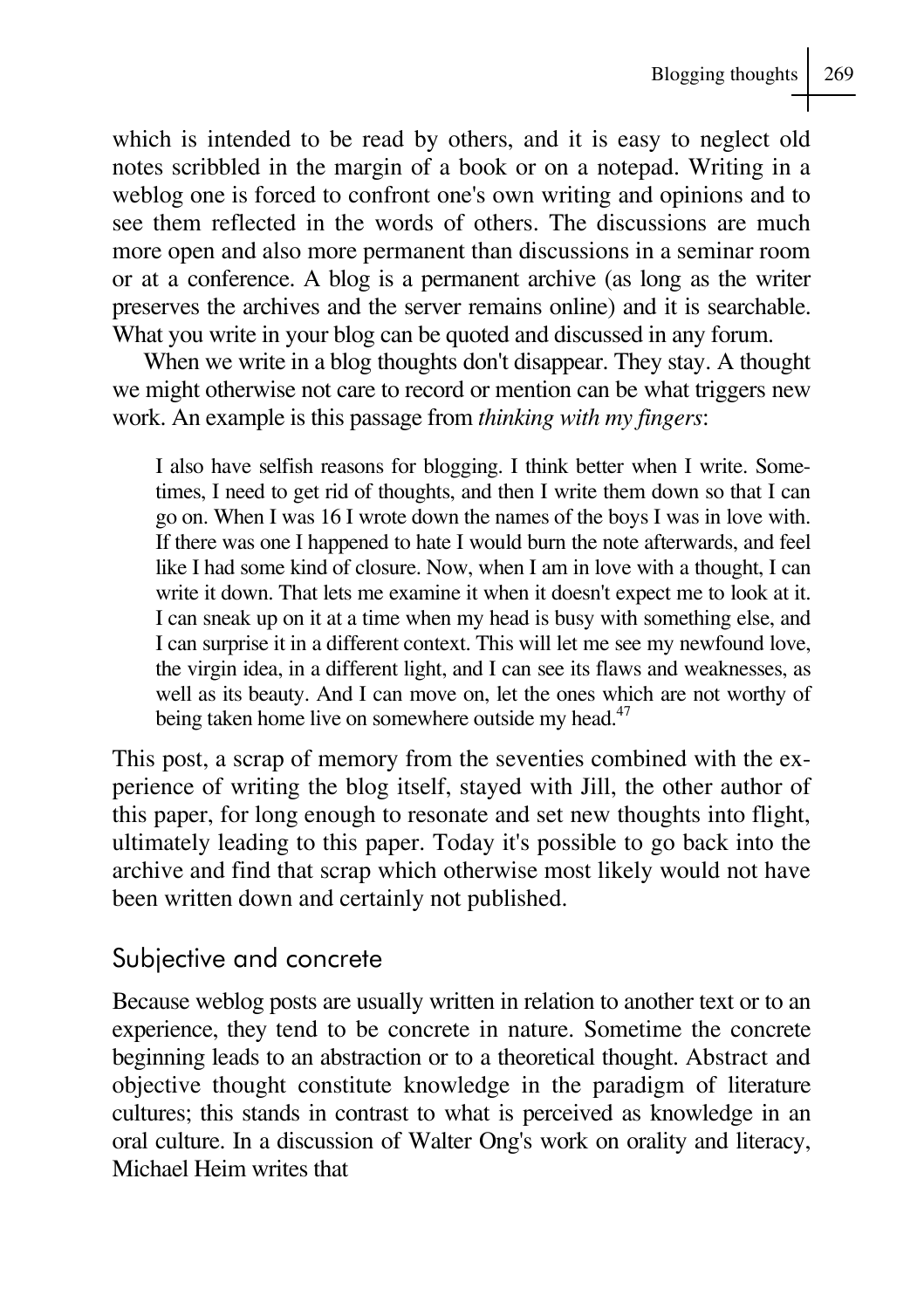[R]ealities in oral cultures are preserved by metrical language with repeatable rhythmic formulas. Since cognitive form requires patterned, rhythmic speech, what is knowable in those cultures is what falls neatly into the commonplaces and formulas. What in oral cultures cannot be fitted into the topics or stable formulas much be disregarded as arbitrary, absurd, or at least of lesser significance.<sup>48</sup>

How does this relate to blogs? Blogs could be seen to have certain, oftenreturned-to *topoi*: the remembering of past experiences and relating them to some gained insight, the recognition and marking of respect when a blogger links to someone else who's said something that the writer agrees with or has experienced or has tried to express, the linkslutting,<sup>49</sup> the memes, the meta-reflection about the nature of blogging, linking and popularity, the obsession with recognition and people linking to me, the musings about why I write or why I have decided not to write. These are in a sense the formulae of blogs. The speech itself is not patterned and rhythmic, though it does generally have an informal tone that could perhaps be differentiated from the styles common in journalism, academia, technical writing or fiction. The topoi are recurrent motifs of blogs though.

In addition to the words, the visual appearance of weblogs is important. There are standard templates that are used, unaltered, by many bloggers. Others adjust these layouts or create their own from scratch. Even the most individual layouts are made up of elements chosen from the same sack. The page is almost always divided into two or three columns, where the narrower left column includes a description of the weblog, links to previous months' archived posts, links to other blogs that the blogger reads. Sometimes some of these points are in the right hand column instead; sometimes the columns are reversed. Posts are usually set apart in some way: they may be time stamped, dated, signed («posted by NN»), titled or simply separated by a line or blank space. Many weblogs participate in web rings and display colourful banners or buttons which both declare their allegiance and allow the reader to click through to another, presumably somehow similar, weblog. Some weblogs have no or very few images while others rely on rich eye candy. The manga-inspired design of many sites is an example of how not only ideas (memes) but also images and design elements spread fast through the network of weblogs.

Traditional academic essays also follow certain topics and formula, as mentioned above. The topoi of weblogs, visual, verbal and conceptual, do appear to be more virulently repetitive. It would be worth investigating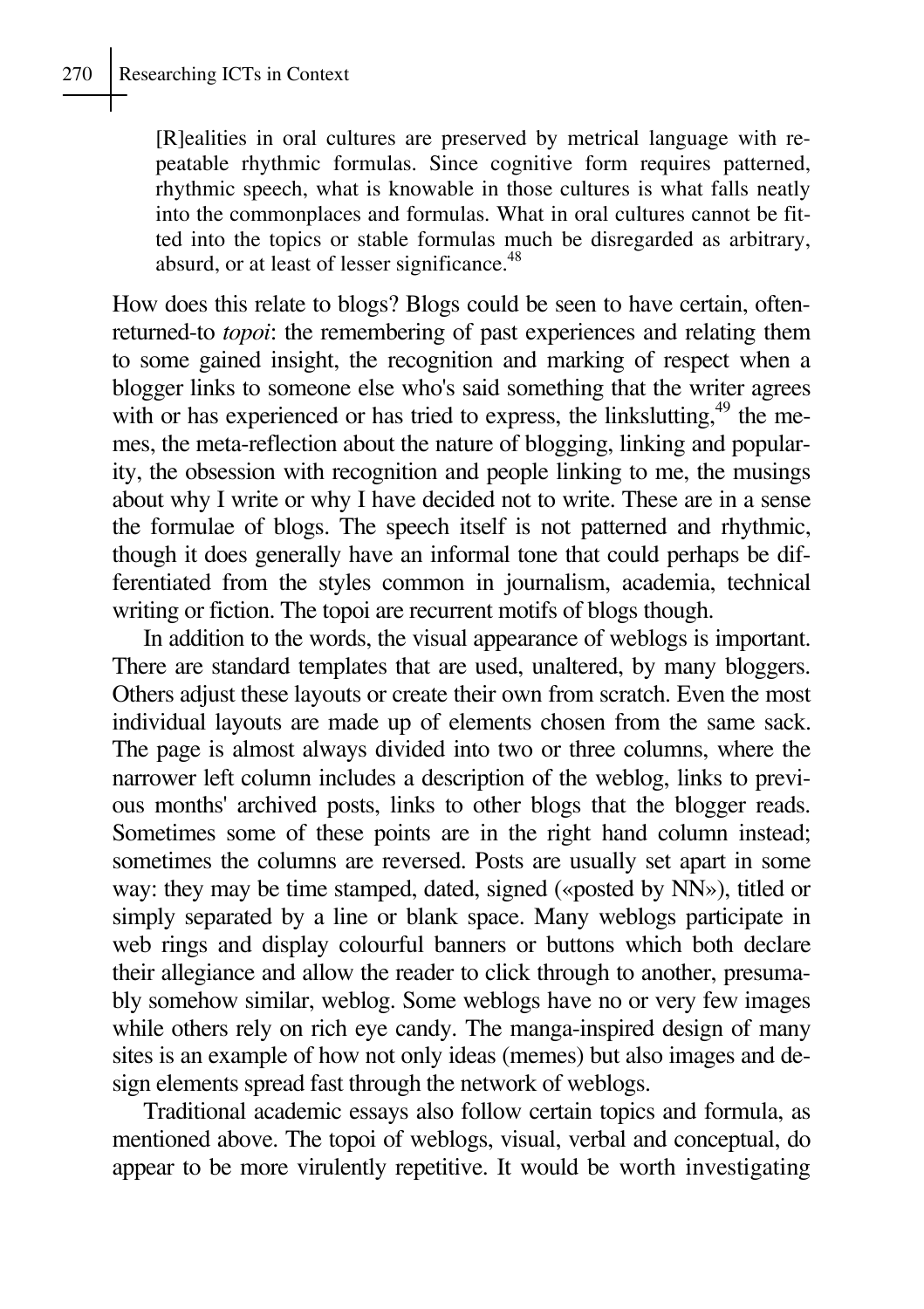whether the *memes* so often referred to among bloggers are accepted and spread precisely because they do fit neatly into the topoi – the commonplaces and formulae – of weblogs. The idea that some kinds of knowledge are discarded as absurd because they do not fit into the stable formulas of a genre could be applied to both weblogs and to the scholarly article or book. This is an important reason for writing in different ways, with different tools and in different genres, so we can appreciate many different kinds of knowledge.

# The social network of blogging

Weblogs are written in relation to other texts. As discussed above, the primacy of the link affects the style of writing; it affects the form or the genre. It is often stated that it is hard to define a weblog,  $50$  yet as we have shown, there are simple formal qualities common to all the sites that call themselves weblogs. Evan William's succinct 'Frequency, Brevity, and Personality' provides a good summary of these formal traits. Within the blogging community, there is less agreement about what a *good* weblog is like. In such a group of determined and vocal individuals, where the number of weblogs is far too great<sup>51</sup> for any one reader to have sampled all or even most of the blogs in existence, quality is not a satisfactory or practical measure. Popularity, on the other hand, is easily measurable if you interpret popularity as the number of other weblogs linking to a particular blog. Numbers of readers are rarely mentioned, and these statistics are in any case untrustworthy and not publicly verifiable. Links to a site can be found by anyone, by using a search engines or by looking at a site like Blogdex, which indexes links between weblogs.

Weblogs tend to come together in clusters as they link to each other. A reader of your site may link to you; you see the link in your referral stats and start reading their blog. You find it interesting, and link back to it. The readers of your blog, some of who keep their own blogs, start reading the other blog, and some of them also link to it. And so it continues. Our weblogs belong to such a loose cluster, as before mentioned, 'the Scandinavian flavoured cluster'52. In part the cluster has grown forth as described here, through gradual linking. It has also developed through personal and professional contacts; many of us knew each other from conferences before starting to write weblogs. In addition, we work within adjacent fields: game studies, hypertext, online narratives and so on.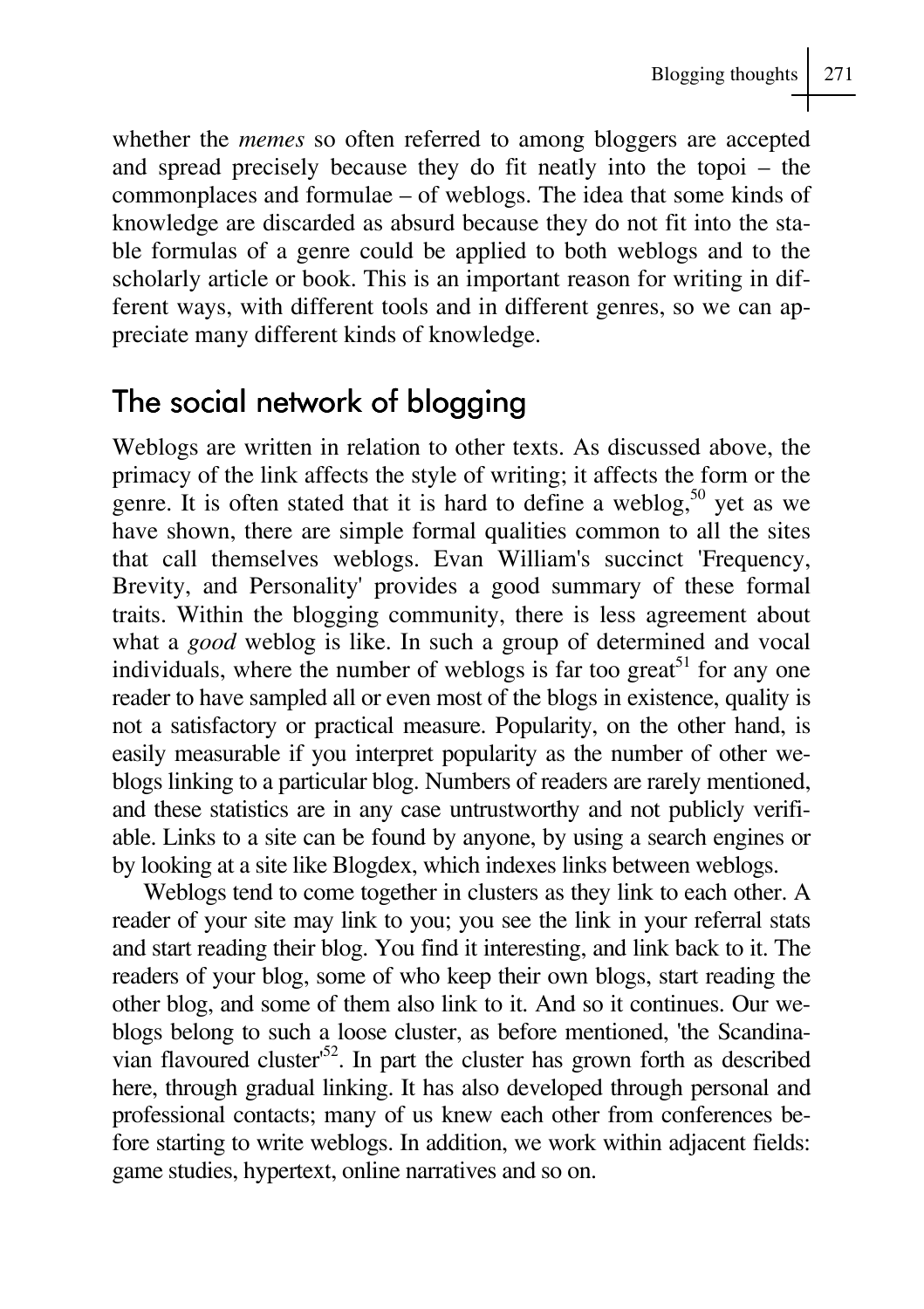In the wider blogging community the most popular, wellestablished and famous cluster is known as the 'A-list'. The A-list is a cluster of early adaptors to weblog technology, some of them creators of popular software, such as Evan Williams, co-creator of *Blogger*, or people who are part of the same (offline) social network as the creators. These extremely popular blogs are not necessarily distinguished through style, but through persistence: writing a fairly interesting weblog over time increases the chance of being read, linked to and 'blogged' by others. Because the A-list is linked to fame through persistence and in some cases early presentation, rather than quality, it is static and unchangeable.

Cameron Marlow, the developer of Blogdex, is currently working on a PhD project at the MIT Media Lab where he is using data on linking structures between blogs to analyse what he refers to as the social networks between blogs and the relation between this network and the ways in which *memes* spread between blogs. He has developed the Blogdex indexing system as part of this research. The Social Network Explorer uses information from Blogdex's database to show the networks between blogs. While references in academic papers (which are in many ways close to hypertextual links) are rarely thought of as markers of friendship, Marlow's Social Network Explorer uses the term 'friends' for the persons writing the weblogs with the closest connections through linking - the most frequent links between you and it.

To be told by a program that you are the friend of a person you have never met, can be constructed as intrusive - but knowing that the members of the A-list, the early users of weblog software, used the web not to reach a large audience but to reach each other; to talk of two people with several links back and forth between their sites as 'friends' becomes logical and perhaps even precise. It also demonstrates the highly social nature of weblogging.

In the semi-social structure of weblogs, linking is a measure of popularity, which again is generally interpreted as a measure of quality. The poetics of weblogs is not present in these measures of quality, and might seem to be non-existent. But the poetics and aesthetics of the form is a central topic of weblogs themselves: an endless meta-discussion in between the other topics of choice, a common denominator and source of conversations.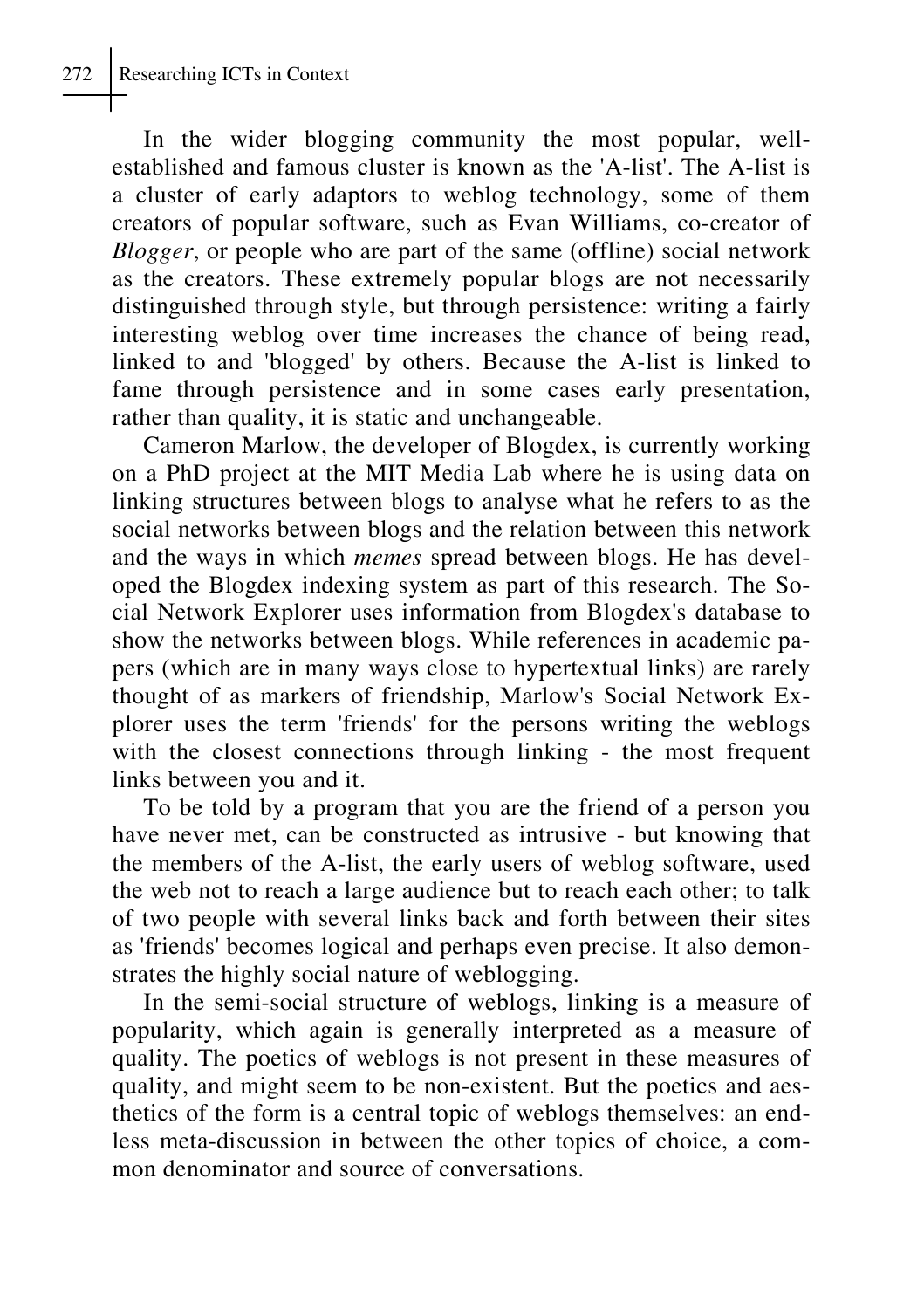# **Conclusions**

This entire article might be dismissed as an elaborate excuse for procrastinating while we should be finishing our PhDs. Maintaining a weblog while we complain about the stress of writing a dissertation seems self-contradictory at first and second glance. Both of us however experienced that writing the thesis became easier and the writing more focused after we started blogging. This discord between commonly accepted ways of studying for and writing a thesis and our own experiences was the motivation for this discussion.

Our positive experiences with blogs may be related to the fact that we both do online research. Rather than distancing ourselves and permitting an escape from the object of research, the blog lives within the same frame as the computer games and the electronic narratives we study, keeping us close to the technology, the relevant formal as well as informal discourse and the objects themselves.

The weblog as an equalising power on the net and an equaliser between scholars and non-scholars is another matter all together. While services like Blogger in principle make it possible for everybody to start their own blog, participate in discussions and be part of the blogging community, the different clusters grow slowly, expand conservatively and put great value in exclusivity expressed through links. To be able to prove this claim, we would need to expand the scope of our study beyond our own cluster. This is the curse of studying cutting-edge technology – to study it you have to be an innovator or early user, and as such your experiences and your knowledge cannot be immediately generalised.

All we can do is to speak for ourselves and present our experiences. We open our claims to scrutiny, point to sources that might assist or deny our claims and offer this article to our peers, in the best tradition of academia.

# References

Adler, C. 2002. 'Weblogs by pros are founts of insight'*.* Fortune.com [online, cited 12 February 2002]. At: http://www.fortune.com/indexw.jhtml?channel=artcol.jhtml&doc\_id=206170

Barrett, C. 1999. 'Anatomy of a Weblog'. *CamWorld*. 26 January 1999. [online, cited 14 February 2002]. At: http://www.camworld.com/journal/rants/99/01/26.html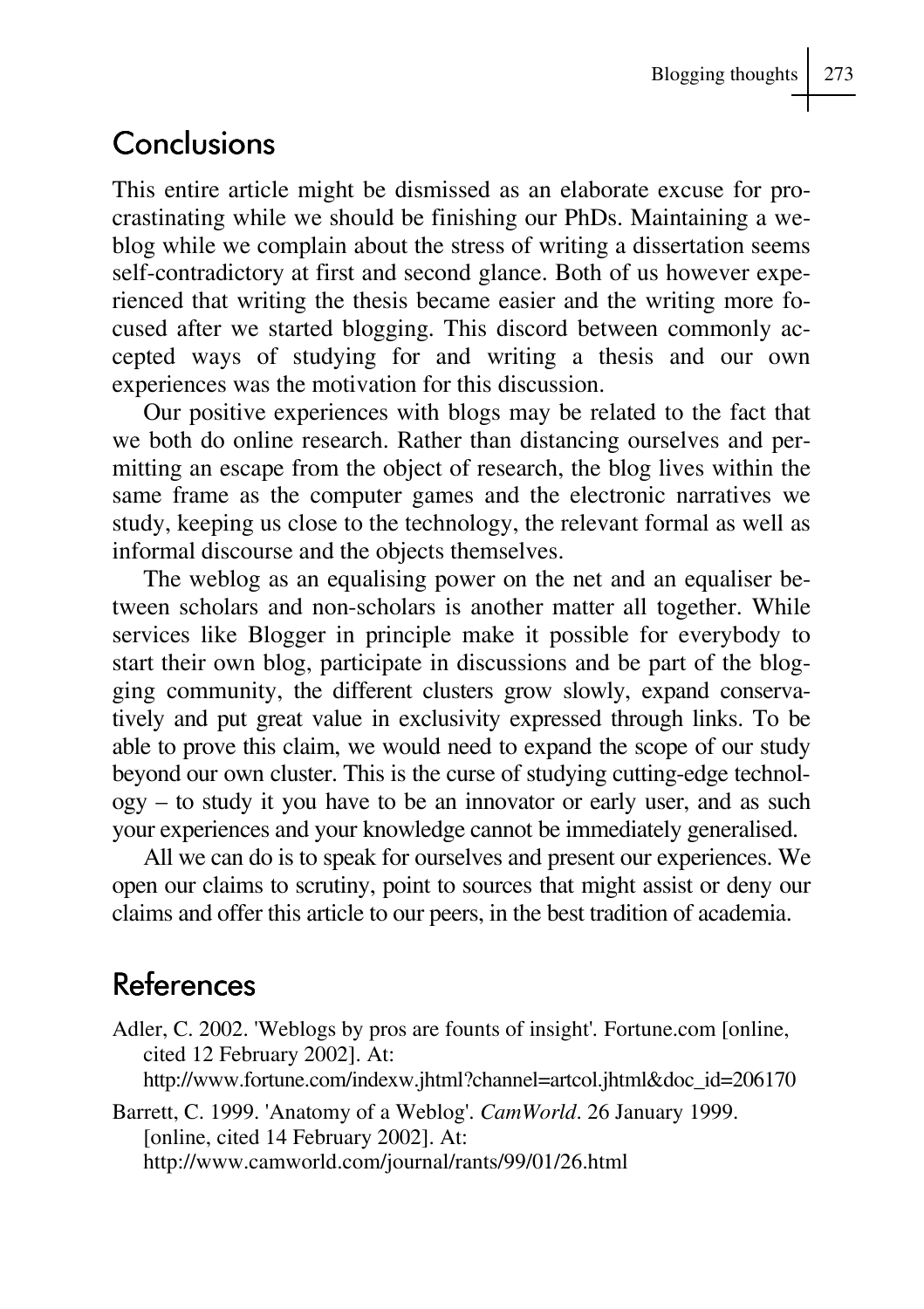- Barthes, R. 1975/1989. *Roland Barthes by Roland Barthes*. Ithaca, NY: Noonday Press.
- Bernstein, M. 2002. *markbernstein.org*. Weblog [online, cited 12 February 2002]. At: http://markbernstein.org
- Birkerts, S. 1994/1996. *The Gutenberg Elegies: The Fate of Reading in an Electronic Age.* London: Faber and Faber.
- *Blogdex*. 2001-2002. 'Weblog indexing system'. [online] Cambridge MA: MIT Media Lab. [cited 18 February 2002]. At: http://blogdex.media.mit.edu
- Blood, R. 2000. 'Weblogs: a history and perspective.' *Rebecca's Pocket.* 7/9/2000 [online, cited 9 February 2002.] At: http://www.rebeccablood.net/essays/weblog\_history.html
- Blood, R. Forthcoming, June 2002. *We've Got Blog: How Weblogs are Changing our Culture.* Cambridge, MA: Perseus Publishing.
- Bourdieu, P. 1984. *Distinction, a Social Critique of the Judgement of Taste.* London: Routledge.
- Bourdieu, P. & Passeron. J.-C. 1990. *Reproduction in Education, Society and* Culture. 2<sup>nd</sup> ed. London: Sage.
- Bush, V. 1945. 'As we may think.' *Atlantic Monthly,* Vol. 176, No. 1: 85-110. [online edition also available, cited 18 February 2002]. At: http://www.theatlantic.com/unbound/flashbks/computer/bushf.htm
- Chandler, D. 1998. 'Personal home pages and the construction of identities on the web'. [online, cited 14 February 2002.] At: http://www.aber.ac.uk/media/Documents/short/webident.html
- Chicago Manual of Style Form Guide. [online, cited 8 February 2002] At: http://www.lib.ohio-state.edu/guides/chicagogd.html
- Corneliussen, H. 2001-2002. *Gender and Computing.* Weblog. [online, cited 12 February 2002]. At: http://hildesin.blogspot.com
- Dvorak, J. C. 2002. 'The Blog Phenomenon'. *PC Magazine* [online, cited 12 February 2002]. At:
	- http://www.pcmag.com/article/0,2997,s=1500&a=21865,00.asp
- Engelbart, D.C. (1962). 'Augmenting human intellect: a conceptual framework'. California: Stanford Research Institute. [online edition also available, cited 12 February 2002]. At: http://www.histech.rwthaachen.de/www/quellen/engelbart/ahi62index.html
- Fagerjord, A. 2002. *Surftrail*. Weblog. [Cited 12 February 2001]. At: http://www.media.uio.no/personer/andersf/blog/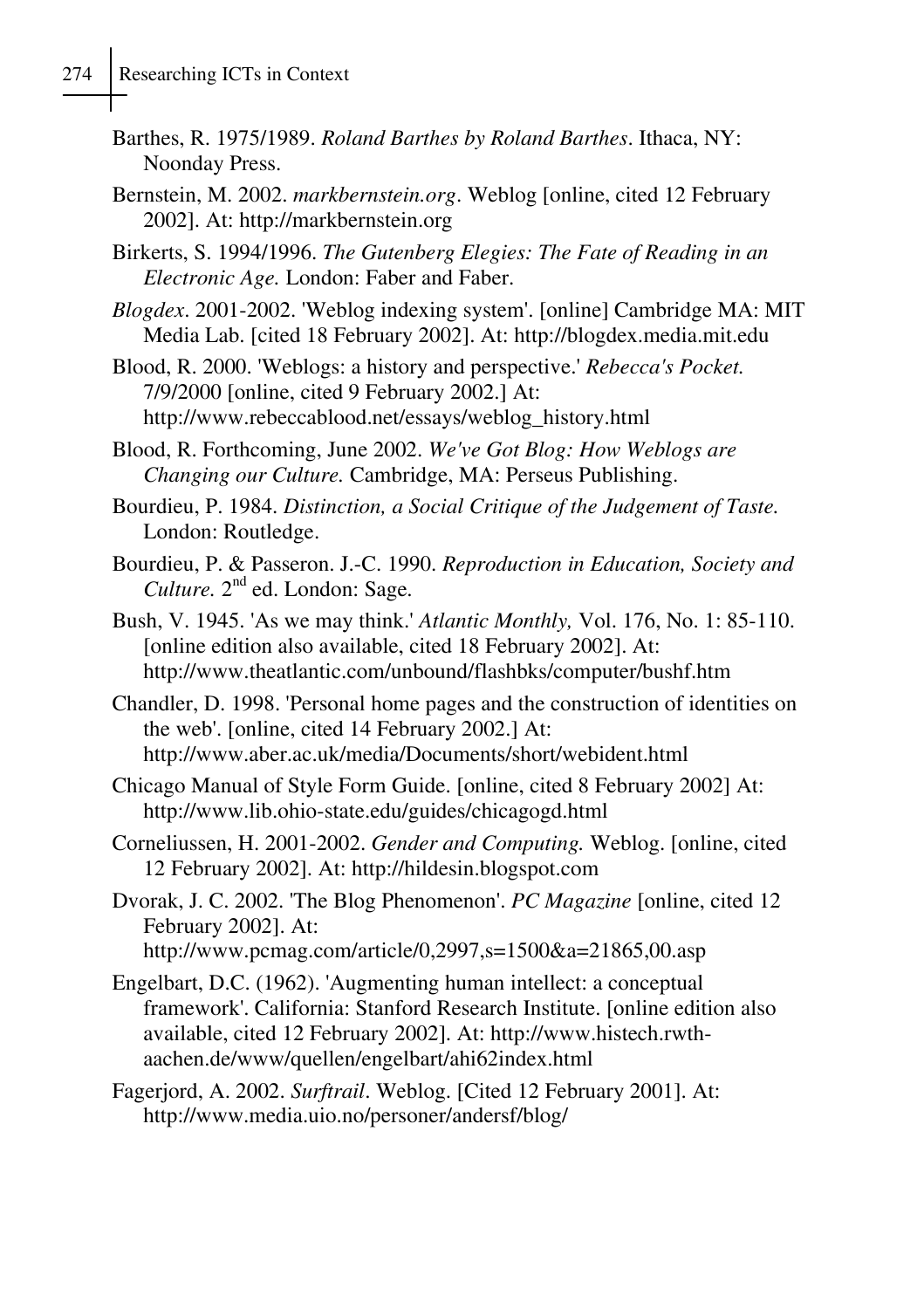- Galtung, J. & Ruge, M.H. (1965). 'The structure of foreign news.' *Journal of Peace Research,* 2. 65 – 91.
- Habermas, J. 1989. *The Structural Transformation of the Public Sphere. An inquiry into a category of bourgeois society.* Cambridge: Polity Press.
- Heim, M. 1999. *Electric Language. A philosophical study of word processing.*  $2<sup>nd</sup>$  Ed. New Haven: Yale UP.
- Jarvis, J. 2001-2002. *Warlog: World War III*. *War, Media and the Web.* [online, cited 10 February 2002]. At: http://www.buzzmachine.com/
- Jenkins, H. 2002. 'Blog this: digital renaissance.' *Technology Review: Emerging Technologies and Their Impact*. [online]. Cambridge, MA: MIT. March. [cited 17 February 2002]. At: http://www.techreview.com
- Klastrup, L. 2000-2002. *Klastrup's Cataclysms.* Weblog. [online, cited 13 February 2002]. At: http://www.itu.dk/people/klastrup/
- Kleerebezem, J. 2000-2002. *Notes, Quotes, Provocations and other Fair Use*. Weblog. [online, cited 9 February 2002]. At: http://nqpaofu.com/
- Marlow, C. 2001-2002. *Blogdex*. Software and project notes. [online] Cambridge MA: MIT Media Lab. [cited 17 February 2002]. At: http://blogdex.media.mit.edu
- Matrullo, T. 2002. 'Loci Amoeni.' *Commonplaces*, 23 January 2002. Weblog. [online, cited 10 February 2002]. At: http://tom.weblogs.com
- Mead, R. 2002. 'You Got Blog!' *NY Times,* 13 November 2000. [online edition also available, cited 18 February 2002]. At: http://www.rebeccamead.com/2000\_11\_13\_art\_blog.htm
- Merholz, P. 1998-2002. *Peterme*. Weblog. [online, cited 17 February 2002]. At: http://peterme.com
- Miles, A. 2001-2002. *Vlog*. Weblog. [online, cited 14 February 2002]. At: http://hypertext.rmit.edu.au/vog/vlog
- Mortensen, T. 2001-2002. *Thinking with my fingers.* Weblog. [online, cited 9 February 2002]. At: http://torillsin.blogspot.com
- Mortensen, T. & Walker, J. 2001-2002. *blogonblog*. Weblog. [online, cited 15 February 2002]. At: http://blogonblog.blogspot.com
- Ottosen, R. 1991. *The Gulf War with the Media as Hostage.* Oslo: International Peace Research Institute.
- *Pop!Tech 2001. Online, Everywhere, All the Time. How Technology will Change our Lives.* Conference web site with archived weblogs. [online, cited 17 February 2002]. At:
	- http://www.camcon.org/CTC\_2001/Public/home.cfm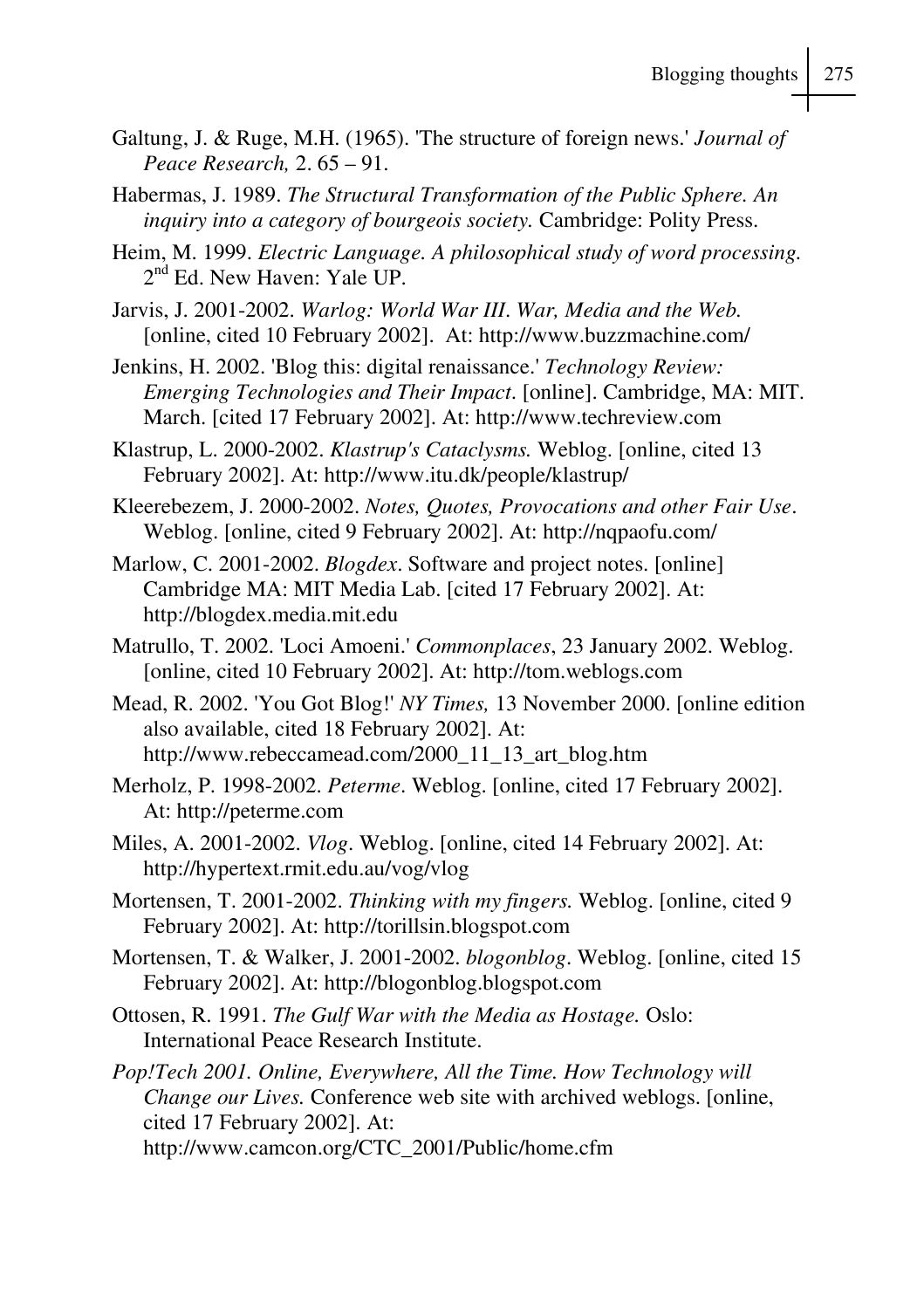## 276 Researching ICTs in Context

- Sjursen, E. 2001-2002. *BloggerdyDoc*. Weblog. [online, cited 11 March 2002]. At: http://www.student.uib.no/~stud2066/blogger/
- Stærk, B. 2001-2002. *The World After WTC*. Weblog [online, cited 10 February 2002]. At: http://www.bearstrong.net/blog1.2
- Sennet, R. 1977. *The Fall of Public Man.* New York: Knoppf.
- Stone, B. 2002. *Weblog: The New Home Page.* Weblog [cited 13 February 2002]. At: http://www.bizstone.com/book/
- Walker, J. 2000-2002. *jill/txt.* Weblog. [online, cited 9 February 2002]. At: http://cmc.uib.no/jill
- *Weblogg-Ed.* 2001-2002. Weblog. [online, cited 13 February 2002]. At: http://www.ravenrock.com/blog/blog.html
- *Weblogs in Education*. 2002. Weblog. [online, cited 12 February 2002]. At: http://www.schoolblogs.com/
- Weinberger, D. 2002. *JOHO the Blog.* Weblog. [online, cited 10 February 2002]. At: http://www.hyperorg.com
- Winer, D. 1998-2002. *Scripting News*. Weblog. [online, cited 16 February 2002]. At: http://scripting.com

#### **Notes**

<sup>1</sup> Giles Turnbull.'The State of the Blog.' Interview with Even Williams, *Writing* the Web. 28 February 2001.

Mark Bernstein, *markbernstein.org*, 2002. <sup>3</sup>

Mark Bernstein, *Mark Bernstein*, 1 September 2001:

Someone should take a good look at clustering phenomena in Web logs. For example, consider the interesting and active cluster of media-theory Scandinavian-flavored weblogs from Sjursen, Walker, Klastrup, Frasca, Miles, and others. The Web design community has recently been sharply critical of co-citation practices, which some regard as merely a way for elites to reinforce their influence and which has led to the suspension of dreamless.org and K10K pending the arrival of cooler heads. I suspect, though, that these clusters are more interesting, and less strictly political, than they may seem at first —

perhaps a visible manifestation of discipline-formation in process.

4 Anders Fagerjord, *Surftrail*, 2002.

- 5 Lisbeth Klastrup, *Klastrups Cataclysms.*
- <sup>6</sup> Anja Rau, *Flickwerk.*<br><sup>7</sup> Rebeces Blood Webl

Rebecca Blood, 'Weblogs: a history and perspective,' *Rebecca's Pocket,* 7/9/2000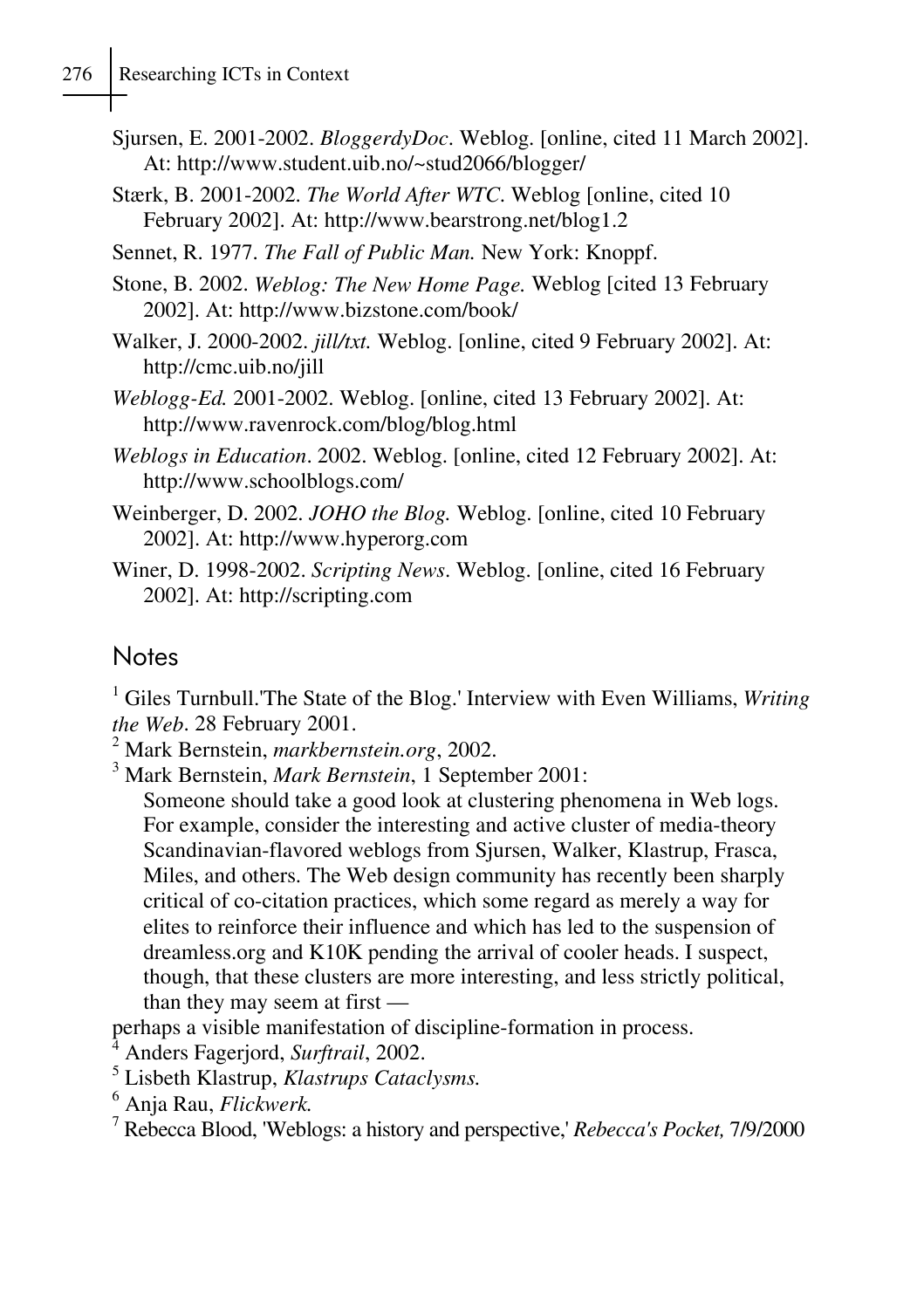$8$  Reason P. & Bradbury, H. 2001. 'Introduction: inquiry and participation in search of a world worthy of human aspiration'. *Handbook of Action Research*. London: Sage.

<sup>9</sup> Reason, 1.

 $10$  Biz Stone is planning a book on weblogs and has started writing a blog about the process: http://www.bizstone.com/book/, in Fortune.com Carlyle Adler writes about professional weblogs, *Weblogs by pros are founts of insight.* In February 2002 John C. Dvorak in PC Magazine writes about blogs as a recent change to online writing in his article *The Blog Phenomenon*, but he does not consider professional blogs.

 $11$  Weblogs are by definition always works in progress. The form defies finality. What is posted today may be withdrawn tomorrow.

12 Peter Merholz's *Peterme* and Mark Bernstein's *Mark Bernstein* are excellent examples of professional rather than university-based research blogs.

<sup>13</sup> Heim, M. 1999. *The Electric Word*. New Haven: Yale UP. 32.<br><sup>14</sup> Peter Merholz, *Peterme*, 28 May 1999.

<sup>15</sup> *Blogdex* has a longer list of different weblogging tools, both servers and clients: http://blogdex.media.mit.edu/info.asp. Cited 12 February 2002.

<sup>16</sup> It is difficult to discuss weblogs without discussing the tools used to write them. Different software allows different processes, and the differences between software products can be subtle, but always control their users.

<sup>17</sup> Tinderbox was developed by Eastgate Systems and released in 2002. More information on this product can be found at http://eastgate.com<br><sup>18</sup> Jill Walker, *iill/txt*, 20 November 2001.

<sup>19</sup> On the other hand, it is possible that the raw nature of weblog writing is part of the reason for it's popularity. The immediacy, the continuity, the apparent honesty and the unedited quality of weblogs are traits comparable to important elements in reality TV shows.

20 Habermas, J. 1989. *The Structural Transformation of the Public Sphere. An Inquiry into a Category of Bourgeois Society.* Polity Press: 21 Habermas (1989: 33).

 $22$  Habermas (1989: 23, original italics).

<sup>23</sup> Sennet, R. 1977. *The Fall of Public Man*. New York: Knoppf.<br><sup>24</sup> Habermas (1989: 36).

25 Galtung, G. & Holmboe Ruge, M. (1965*) The Structure of Foreign News.* Journal of Peace Research Bd. 2). 65 – 91.

<sup>26</sup> David Chandler, 'Personal home pages and the construction of identities on the web', 1998.

 $27$  In the weeks after September 11 already existing weblogs such as Adnan Arif's *adnan.org*, Rebecca Blood's *Rebecca's Pocket* and many others became almost exclusively devoted to discussing the attacks and the war. Other we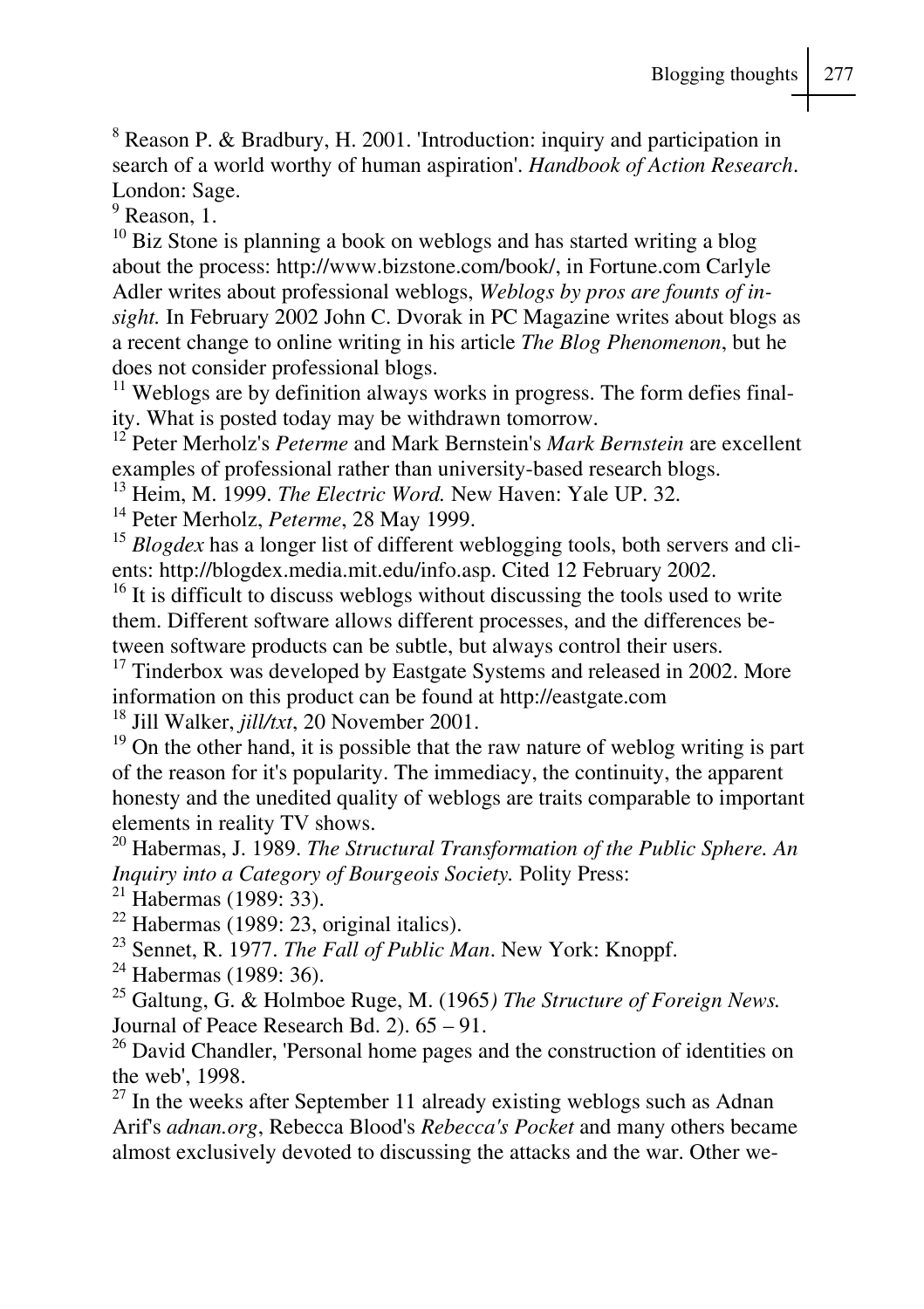blogs were started specifically to discuss the events, see for instance Jeff Jarvis's *Warlog* or Bjørn Stærk's *The World after WTC.* Blogger.com's archives for September 2001 contain links to newspaper coverage of webloggers writing about the attacks, and to individual weblogs.

28 Evan Williams posted this information to the front page of *Blogger.com*, 12 September 2001.

29 Ottosen, R. 1991. *The Gulf War with the Media as Hostage*. Oslo : International Peace Research Institute.<br><sup>30</sup> Tom Matrullo, 'Loci amoeni', *Commonplaces*, 23 January 2002.

<sup>31</sup> The term *meme*, meaning a unit of cultural information that is transmitted from one mind to another, was coined by Richard Dawkins as a cultural equivalent to the gene in his book *The Selfish Gene* (Oxford: Oxford UP 1989). The term is heavily used among bloggers, giving a name to some blogs such as memepool.com and mememachine.net.

32 Bourdieu, P. 1984. *Distinction, a Social Critique of the Judgement of Taste*. London: Routledge. 39.

33 Bourdieu, P. & Jean-Claude Passeron, J.-C. 1997/1990. *Reproduction in Education, Society and Culture.* London: Sage. 31. 34 According to Bourdieu, the system will embrace rebellion quicker than you

can produce new ways to undermine it. This paper can be seen as such an embrace: incorporating back into the sphere of scholarship the tool which lets us publish independently of it.

35 Jenkins, H. 2002, 'Blog this: digital renaissance', *Technology Review* (Cambridge MA: MIT). March. The first part of the initial sentence was removed from the online version of the article a few days after we cited it.<br><sup>36</sup> Dave Winer, *Scripting News*, 15 February 2002.

<sup>37</sup> Pop!Tech 2001. *Online, Everywhere, All the Time. How Technology will Change our Lives*. The conference web site has a link to weblogs that were written during the conference containing notes from the keynotes and other observations from the conference. Readers could enter their comments in a discussion feature. <sup>38</sup> Jenkins, op.cit..<br><sup>39</sup> Elin Sjursen, *BloggerdyDoc*, 28 February 2002.

<sup>40</sup> See for instance Birkerts, S. 1996. *The Gutenberg Elegies*. London: Faber & Faber. 27.

41 Vannevar Bush, 'As we may think'.

42 David Weinberger refers to these polylogues as *blogyarns* in contrast to the commonly used *blogthreads*, because several blogs participate; each blog becomes a thread in the spun yarn. *JOHO the Blog*, 15 February 2002. 43 Birkerts, op.cit. 12.

44 Adrian Miles, *vlog*, 18 September 2001.